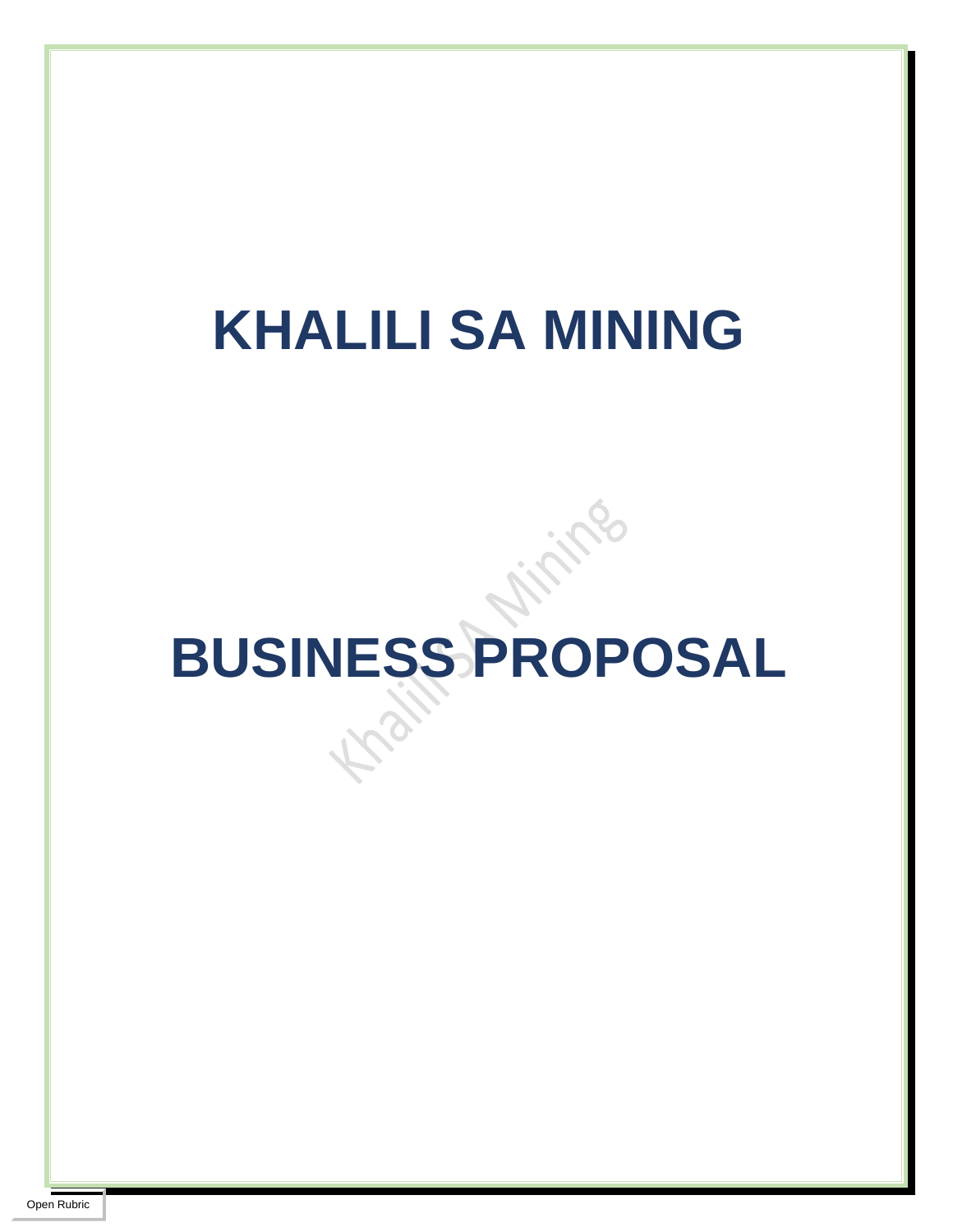#### $1.$ Contents

| 1.1 |                                   |  |
|-----|-----------------------------------|--|
| 1.2 |                                   |  |
| 1.3 |                                   |  |
| 1.4 |                                   |  |
| 2.  |                                   |  |
| 2.1 |                                   |  |
| 2.2 |                                   |  |
|     |                                   |  |
| 3.1 |                                   |  |
| 3.2 |                                   |  |
| 3.3 |                                   |  |
| 3.4 |                                   |  |
|     |                                   |  |
| 4.1 |                                   |  |
| 4.2 | Mining Industry in South Africa19 |  |
| 4.3 |                                   |  |
| 4.4 |                                   |  |
| 4.5 |                                   |  |
| 5.  |                                   |  |
| 5.1 |                                   |  |
| 5.2 |                                   |  |
| 5.3 |                                   |  |
| 5.4 |                                   |  |
| 6.  |                                   |  |
| 6.1 |                                   |  |
| 6.2 |                                   |  |
| 6.3 |                                   |  |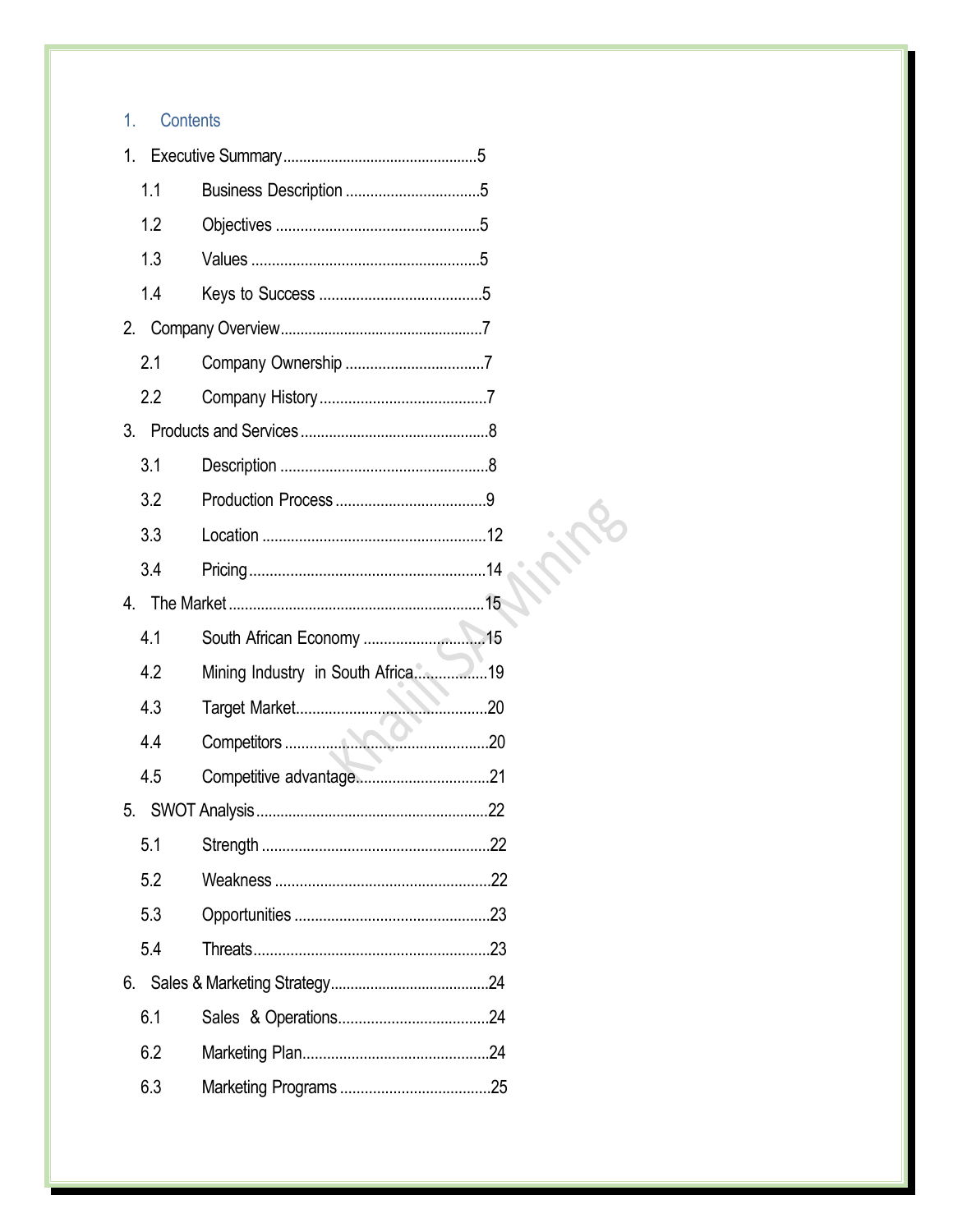|  | 7.1 |  |  |
|--|-----|--|--|
|  | 7.2 |  |  |
|  | 7.3 |  |  |
|  |     |  |  |
|  | 8.1 |  |  |
|  | 8.2 |  |  |

Kating Aritika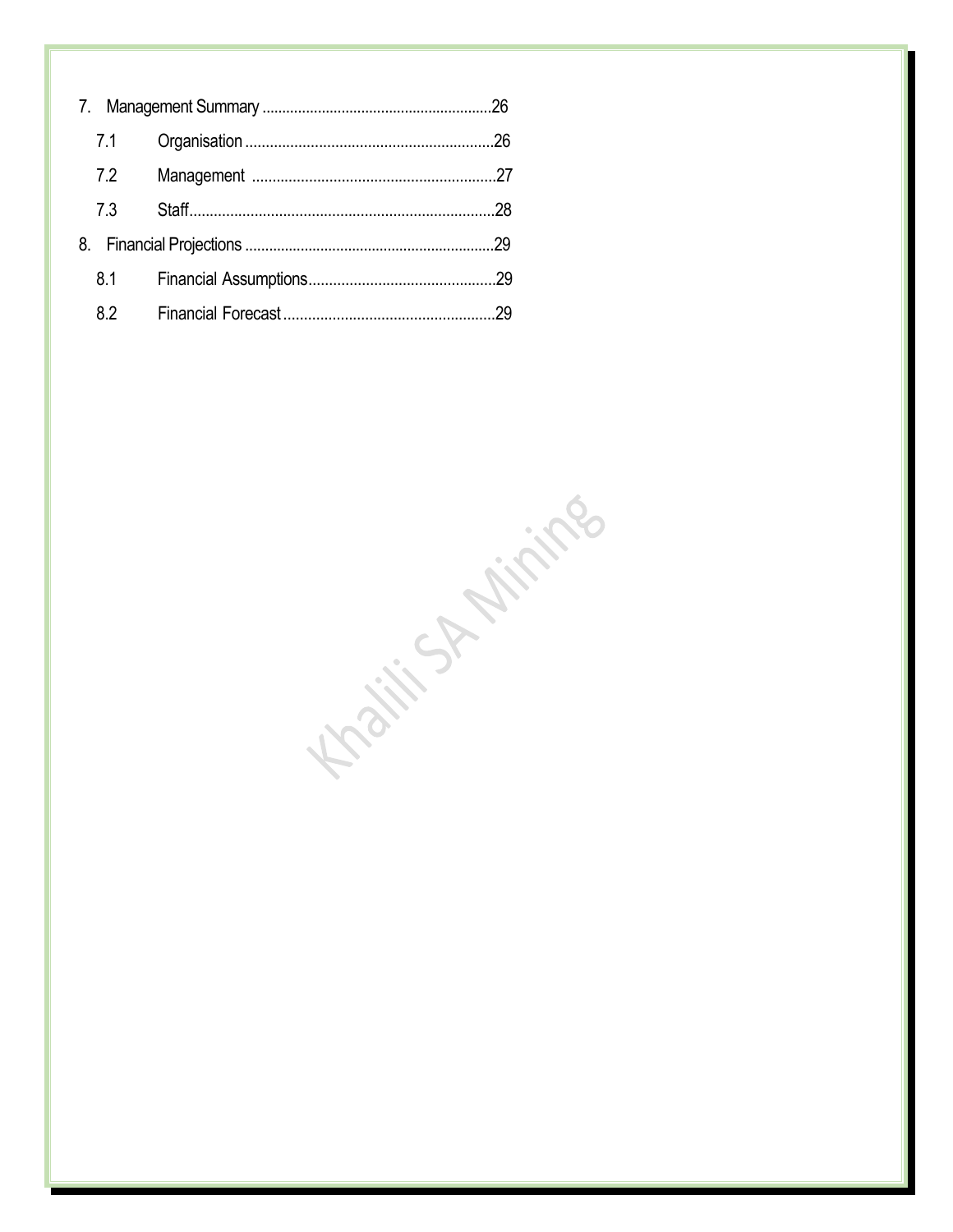

## Oriel Enterprise (Pty) Ltd Reg No. 2016/463886/07 VAT number: 4850280472 430 Kyalami Hills Maple Road Kyalami, Midrand 1686 Kaiti S. Airing

Khalili SA Mining 430 Kyalami Hills

Maple Road

Kyalami

Midrand

1686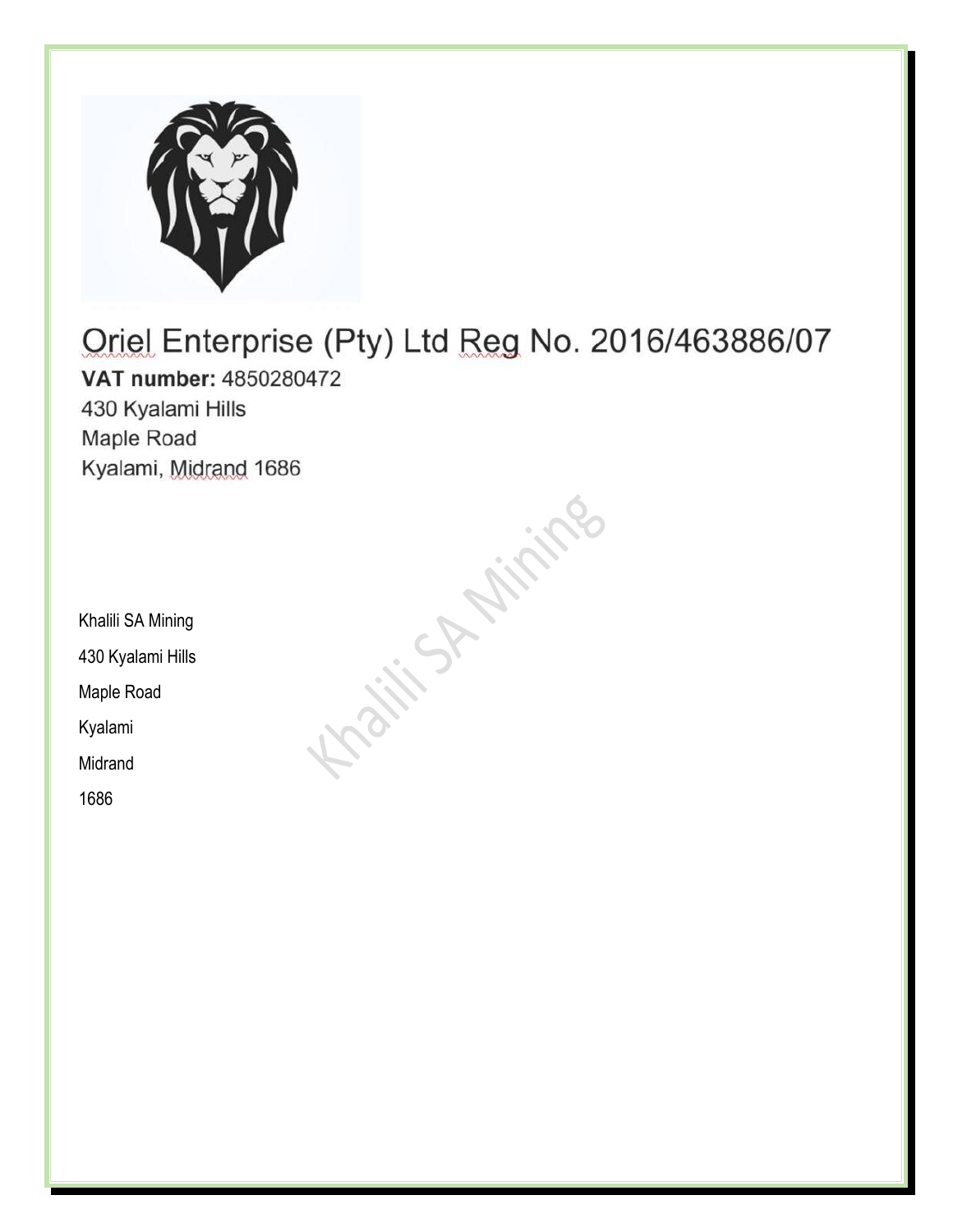#### 1.1 **Business Description**

Khalili SA Mining is currently a Coal ROM Hauling Company. The company buys C o a l R O M directly from the mines and sell to international buyers and suppliers, the Coal ROM vary from washed and unwashed. Khalili SA Mining also offer Coal Rom storage services. The company services both the retail and wholesale markets, and supplies large-scale operators in the sector, including transport logistics. KHALILI SA MINING 's head office is in Witbank, accompanied further by 400 h a piece of land in Mpumalanga Province that is utilized for storing Coal ROM, the land or site w i II serve as Washing plant center which will be offering cutting edge w a shing plant facility as well as Coal ROM distribution center, and storage.

KHALILI SA MINING plans to set up their own w as hing plant to wash raw Coal ROM and start to separate the grades of Coal ROM. The grades will be separately stored for distribution for customers as contemplated above.

The Khalili SA Mining is owned by one director who brings a significant degree of experience in the industry and perceived an opportunity to acquire a large share of a very lucrative market by focusing on the specific needs and providing greater controls to the services than other competitors.

The company's market research has shown that there is sufficient room for a new plant to wash Coal ROM in South Africa. The experience, knowledge, and skills of the management team and employees are the foundation of the envisioned growth. The management style is flexible, progressive and energetic. The company is registered as a (Pty) Ltd with CIPC.

The director and management members are responsible to fulfil the company's mission and legal accountability for its operations. The members will further monitor and evaluate the organization's operational performance and financial results and ensure the availability of adequate human and physical resources and efficient management.

The purpose of this business plan is to provide the investor with the necessary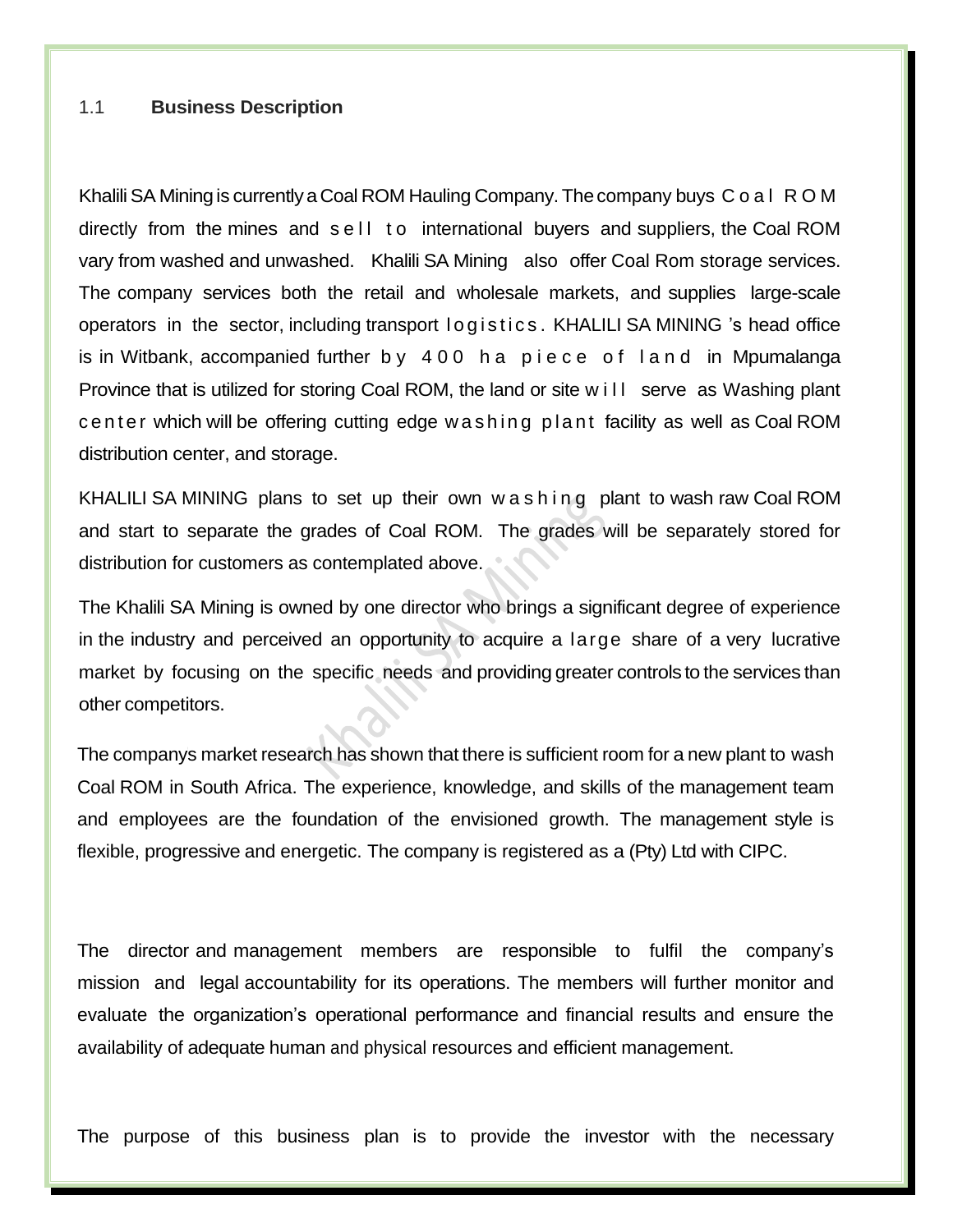information to evaluate the scope of KHALILI SA MINING for further expansion. Additionally, it will serve as a guide to the management by highlighting the goals against which future performance can be measured.

This business plan assumes that the business will receive funding, investment, or Machinery and equipments to the value of more or less R 350 million. The turnover for 2021 was R 6 million, for 2022 it is expected to be R 86,4 million. The turnover is projected to grow with the new plant from R 86.4 million in the year 2023 to R 123 million in the year 2023. Net profit after tax is projected at R 118 million in year two and R 119,1 million in year 5.

#### **1.2 Objectives**

The owner has identified the following critical success factors to support the goals and objectives in a sustainable way:

> • The expansion of the company through the penetration of new target markets as well as the growth of existing and new target markets by expanding the company's current product and service portfolio where applicable and by more aggressive marketing to the target market.

**WANNING** 

- Consistent high-quality care and service.
- Provide a clean, upscale, luxurious, and enjoyable environment conducive to giving professional trusting service.
- Credibility, integrity, and 100% dedication to uphold high levels of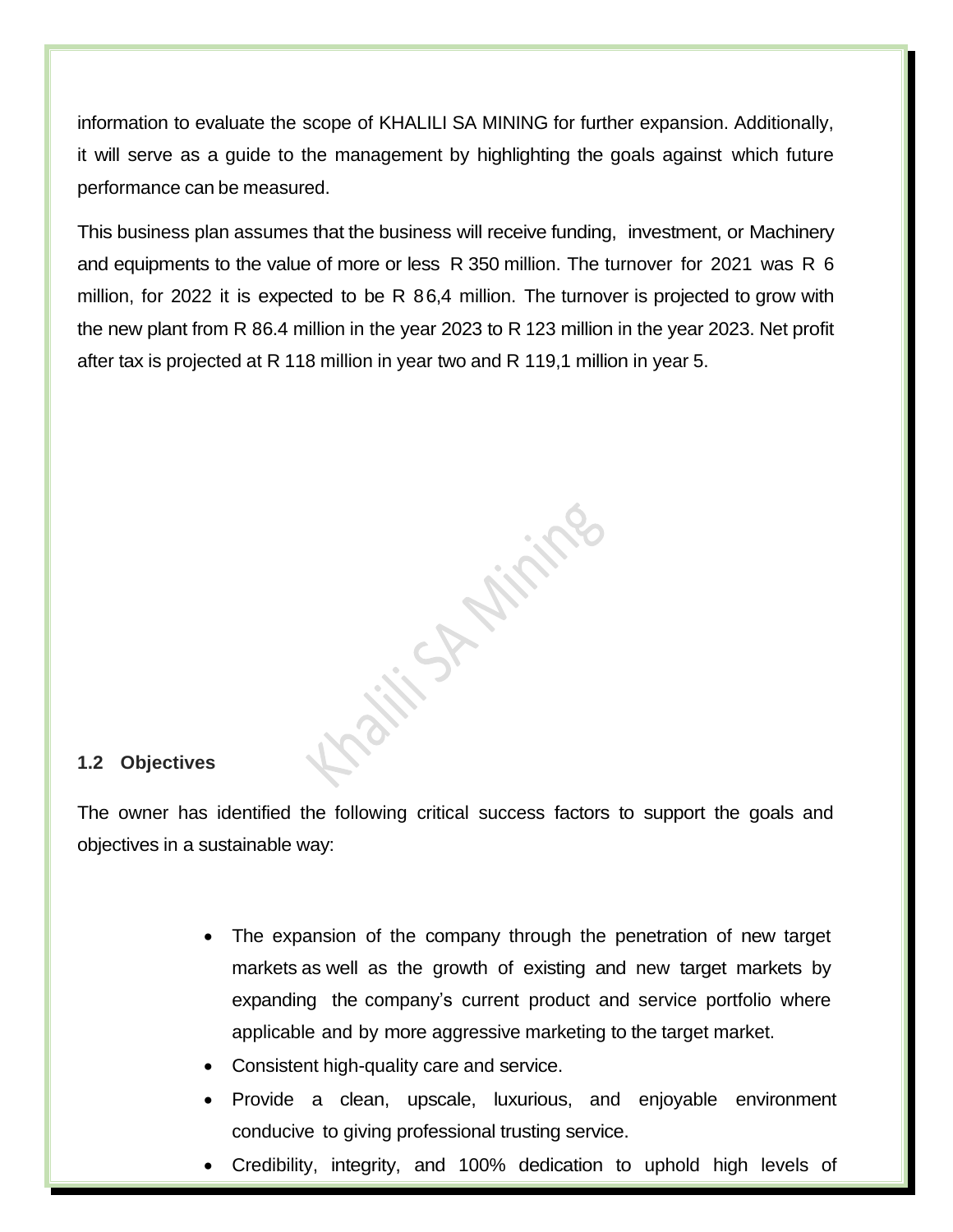- c er service.
- u • Implement a solid marketing strategy and programmes that will aim, at
- s its foundation, to educate and attract the target market segments.
- t Secure adequate funding to implement the company's start-up plan.
- o m • Position the Khalili SA Mining's Coal ROM as a first choice in the market.

#### **1.3 Values**

The organisation will operate by the following key values:

- We deliver outstanding products and unsurpassed services, which together deliver premium quality to our customers
- We uphold the highest standard of integrity in all our actions
- We value our people encourage their development and reward their performance
- We are personal accountable for our actions

The vision of Khalili SA Mining is to set up a state of the art Wash plant to wash Coal ROM in South Africa for South Africa, the African Continent and the world.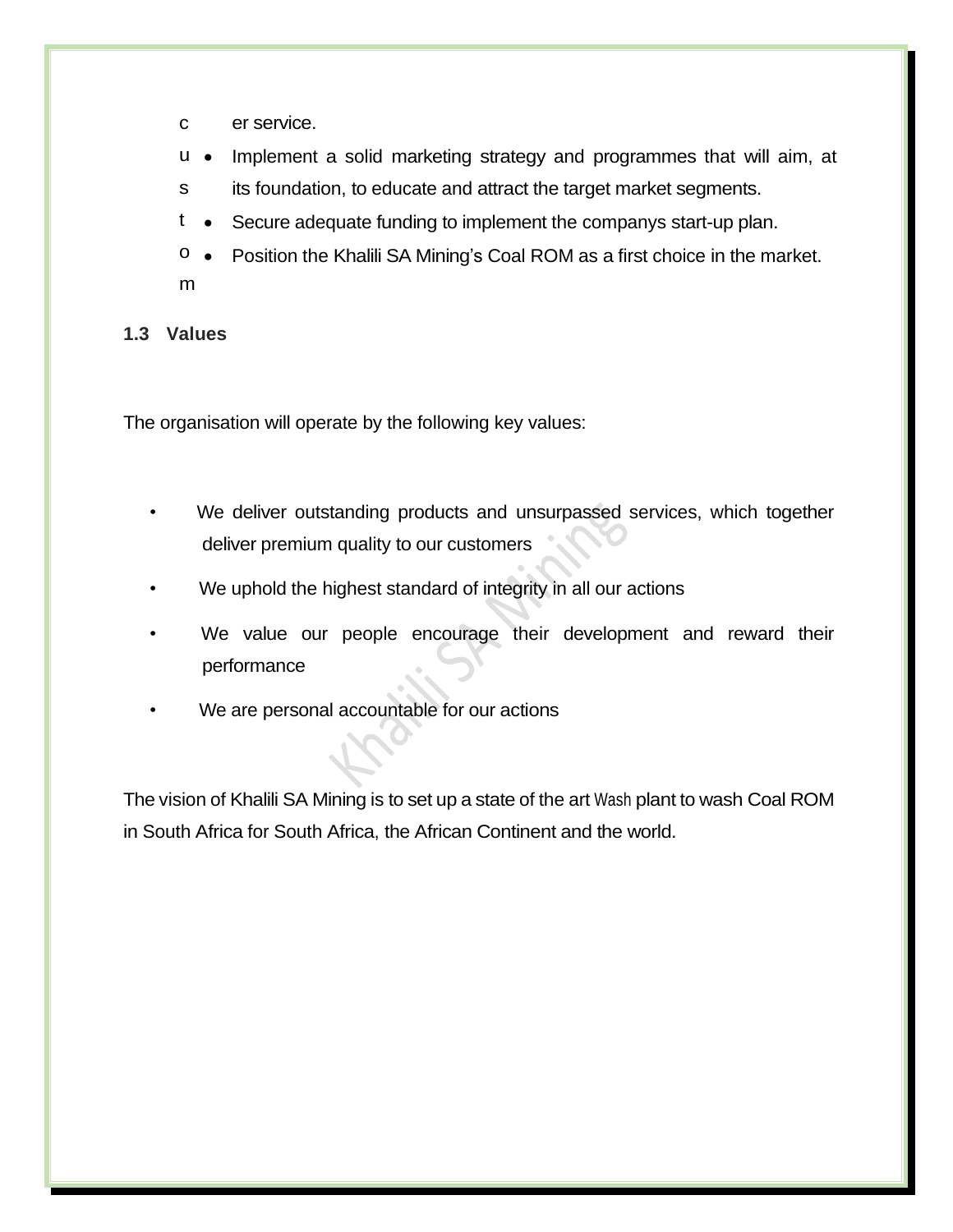#### **1.4 Keys to Success**

For the business to operate successfully and sustainably, several specific ingredients are needed. The shareholders have identified the following key aspects that will ensure the long-term survival of the company, which include:

#### **1. Marketing and Sales:**

- Promote the company to penetrate the target market segments rapidly and profitably.
- Understand the business's target market segments to ensure that the correct product and service mix is available to meet their needs.
- Establish and maintain a positive reputation for enforcing credibility, integrity, and continued dedication to upholding high levels of customer service. Regularly communicate with the customer base through print media, co- branding/comarketing initiatives with strategic alliances, direct marketing, and via the company's Website and social media platforms.
- Develop the visibility and brand of Khalili SA Mining and growing the company through word-of-mouth referrals; a formal marketing plan and quality service delivery to generate additional leads.
- An uncompromising commitment to the quality and reliability of the company's service delivery is vital.

#### **2. Finance:**

- Implement and follow a financial model that is rooted in industry facts, not optimism.
- Costs have been based on the company's knowledge and research of the industry; validated against competitors' cost averages, and analyses against local market standards.
- Ensure the design of a cushioned financial plan that provides adequate capitalization.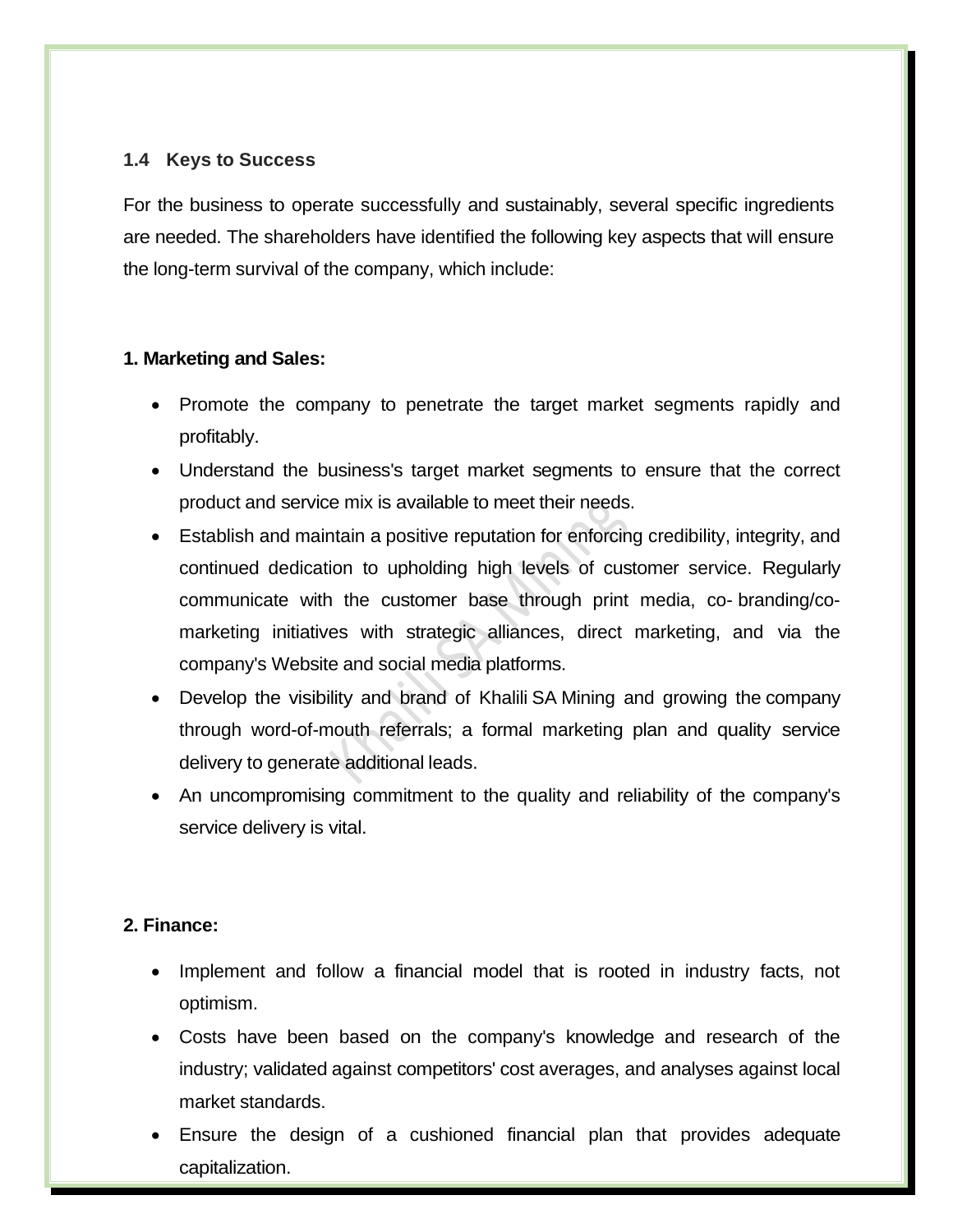#### **3. Relationships**

- Develop fruitful relationships with third-party service providers and strategic alliances to facilitate the exchange of information and establish a formal supplier and key stakeholder database.
- Focus on long-term relationships; develop excellent supplier relations, strategic partnerships with key stakeholders, and long-standing relationships with target market customers to build brand awareness and ensure the long- term survival of the company.
- Maintain existing strategic alliances and establish relationships with suppliers, and industry stakeholders.
- Through the implementation of these plans, the company will be able to draw seasoned and elite professionals and build a committed workforce.

**Kaity Strait** 

2. Company Overview

#### *2.1 Company Ownership*

KHALILI SA MINING is 100% black-owned company and has one director Khathutshelo Morris xxxxx, who also manage the business. The company has a BEE level 1 rating.

| Surname<br><b>Names</b> | the $\vert$ Shareholding %<br>Position<br>in<br>Company |
|-------------------------|---------------------------------------------------------|
|-------------------------|---------------------------------------------------------|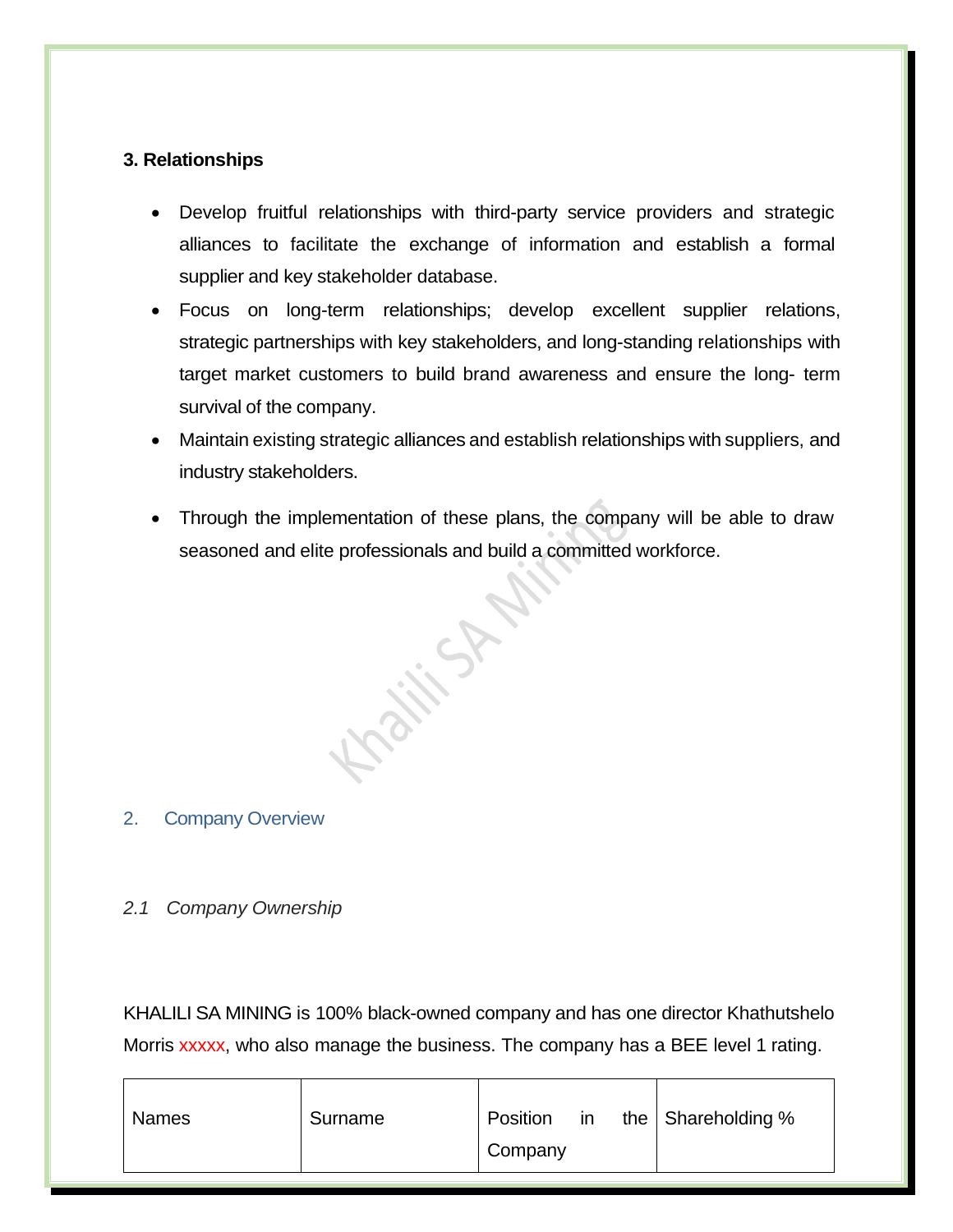#### *2.2 Company History*

KHALILI SA MINING is an over 4 years well-established wholesaler for Coal ROM distribution, transportation and Washing Coal ROM Plant. Khalili SA Mining was started by Khathutshelo Morris in 2016. Morris was already working in the Coal ROM supply industry and had amassed years of experience and expertise, when he decided to strike out on his own and set up Khalili SA Mining. Morris launched on his own fledgling business from Witbank. About four years later, he got the opportunity to lease his own 400ha farm with an option to buy in Witbank in Mpumalanga Province. The lease of this 400ha property space ensured the company had the room it needed to flourish and expand its storage and washing production capacity – thereby securing the company's future and setting the stage for its growth and sustainability. From humble beginnings, he grew the business into what is today, a multi-million-rand operation with its own premises and a staff complement of 50.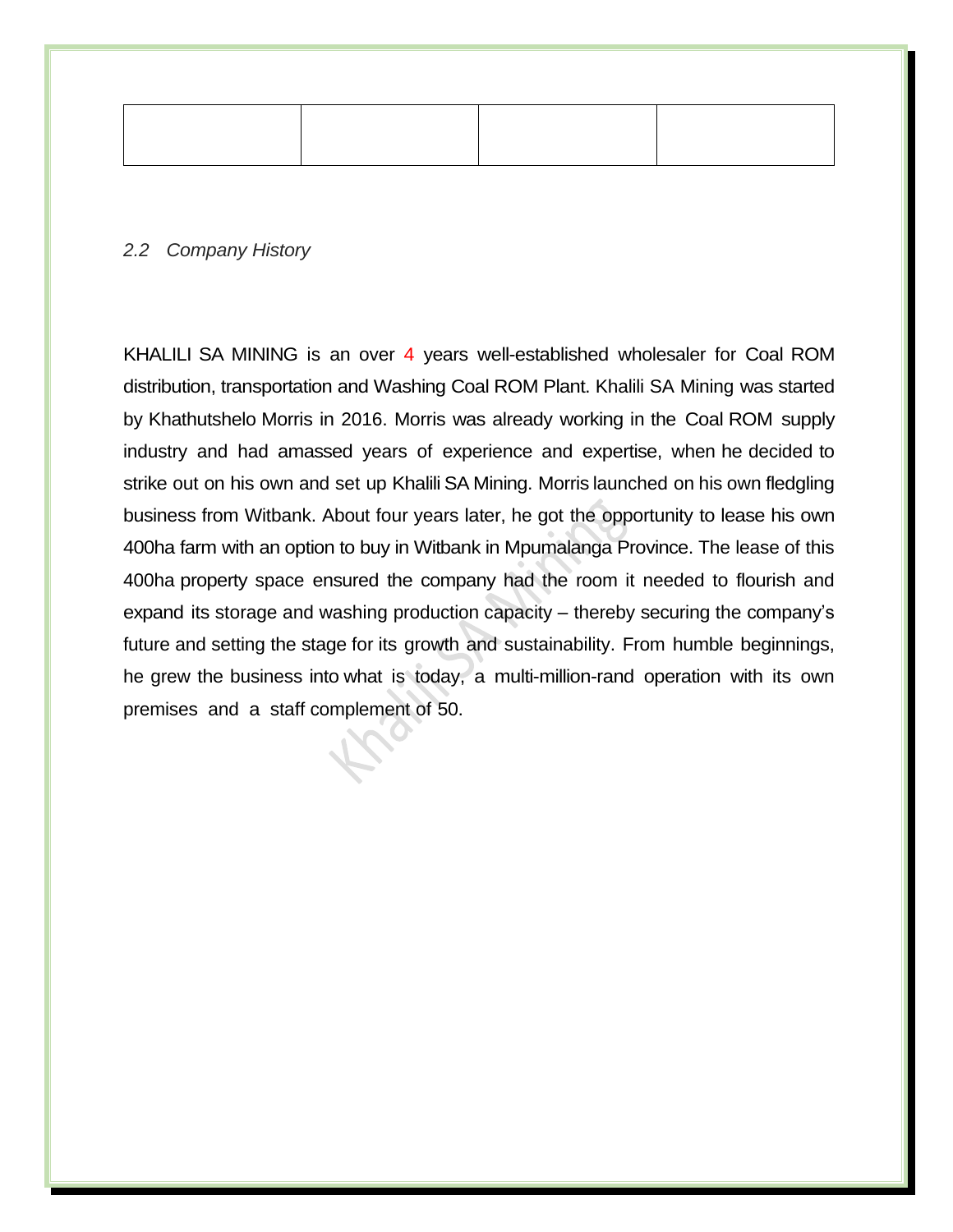#### 3. Products and Services

#### *3.1 Description*

The plan is to store, wash and distribute Coal ROM in different grades, offered by a Black SouthAfrican company. In addition, the KHALILI SA MINING intend on growing the business into the one stop chrome distributing center.

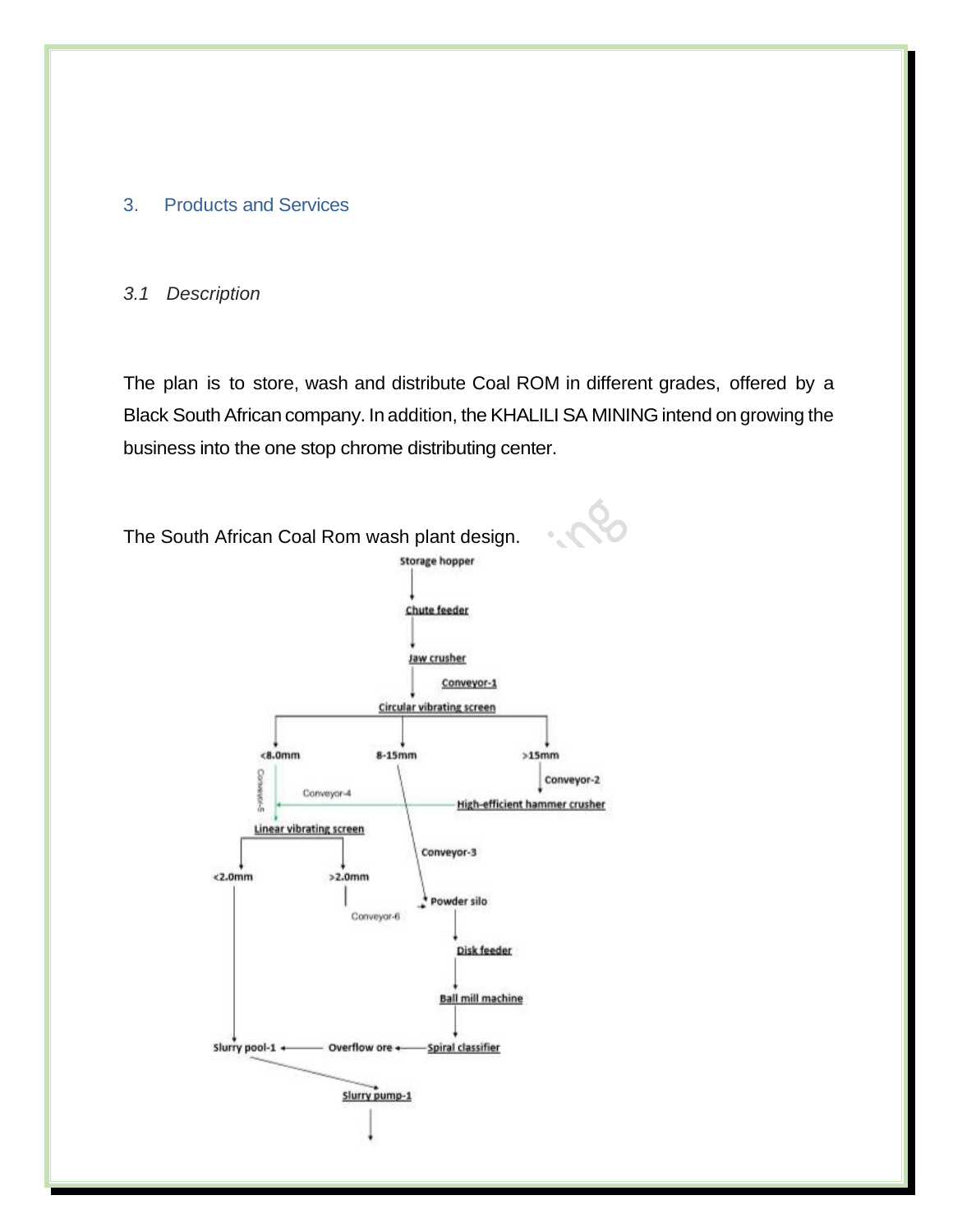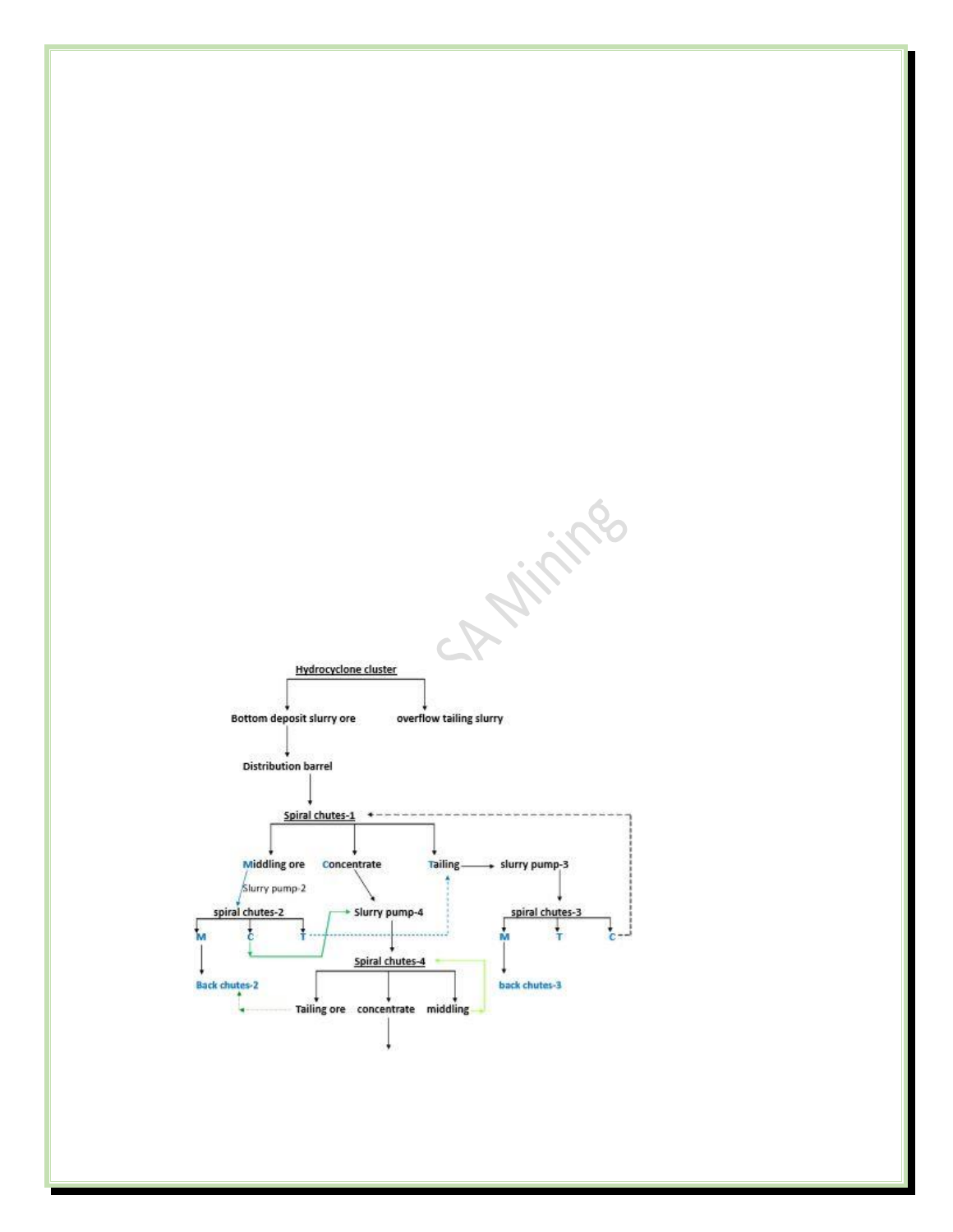#### Final Coal

The product range:

While its core business remains the bulk supply of Coal ROM, the business has expanded significantly with the addition of storage of Coal ROM.

These include:

*3.2 Production Process*

The whole Washing Plant process set up

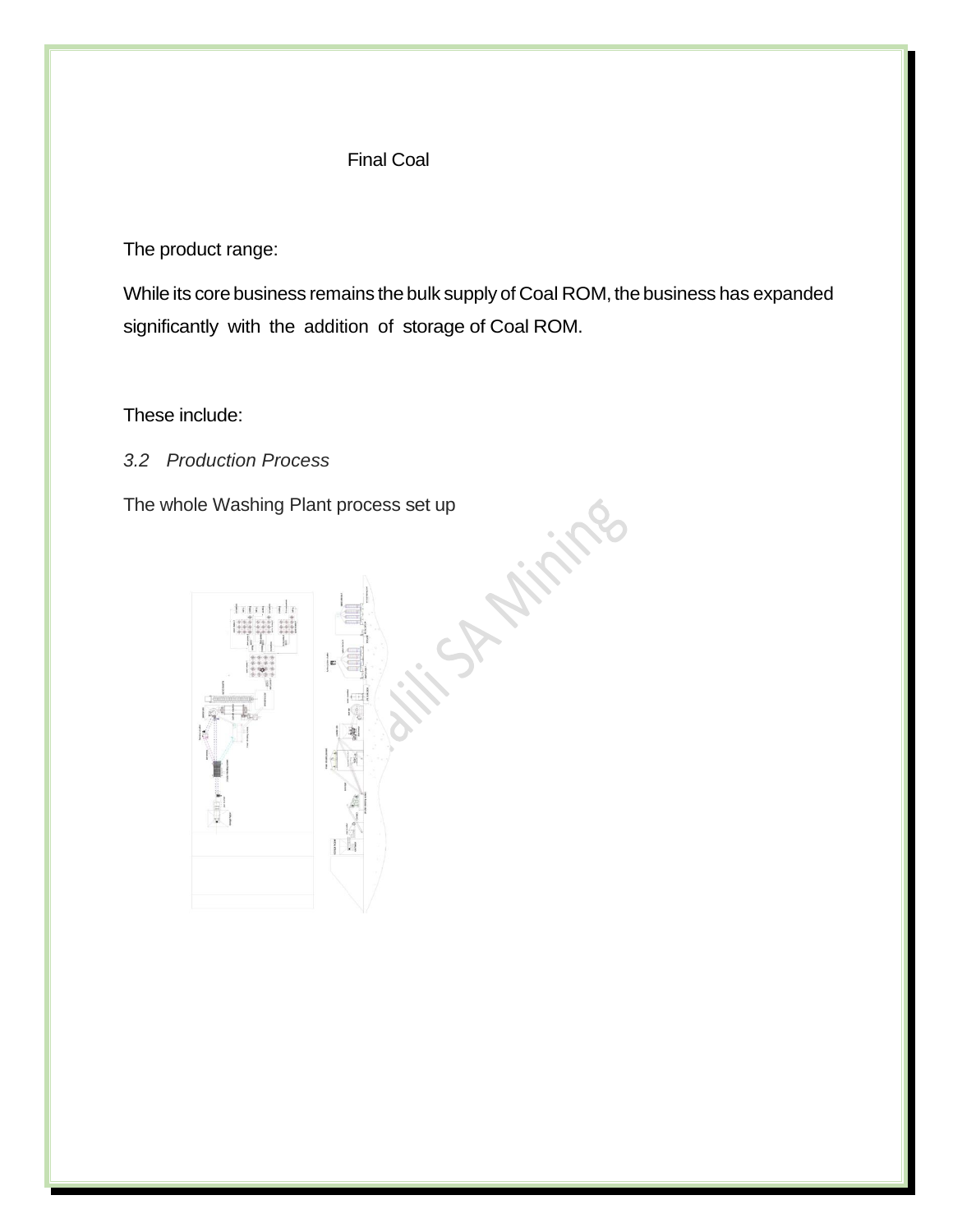#### **Key financial objectives**

To achieve a turnover of R 23 million for the first year as per budget.

Increase turnover by R 15.7 million by the end of the following year.

Achieve a pre-taxation and distribution gross profit of 5,71 % in year one and 9,06% in year two.

#### *3.3 Location*

The company is now situated in Midrand and North West Province with 400ha land, office and storeroom on a 15ha property.

The plan is to set up a new Wash plant and over roof storage at the North West Province. The management had already discussion with agents and has a suitable scale up plan in mind.

#### *3.4 Pricing*

The intention is to price the product at 5% less than the only two existing Wash Plant competitors, the price is very competitive. After analyzing the direct and indirect costs and the break-even points and comparing the quality of the product with the competitors, the strategy of pricing a few percent lower than existing manufacturers will assist the current industrial role players to purchase products at a better rate from KHALILI SA MINING. Another competitive advantage will be, that KHALILI SA MINING is the only black Chrome Washplant in South Africa. This is especially interesting for big companies. They can increase their points on their BEE scorecard. In the financial forecast it is assumed that all different grades of Chrome will be priced accordingly based on their grades.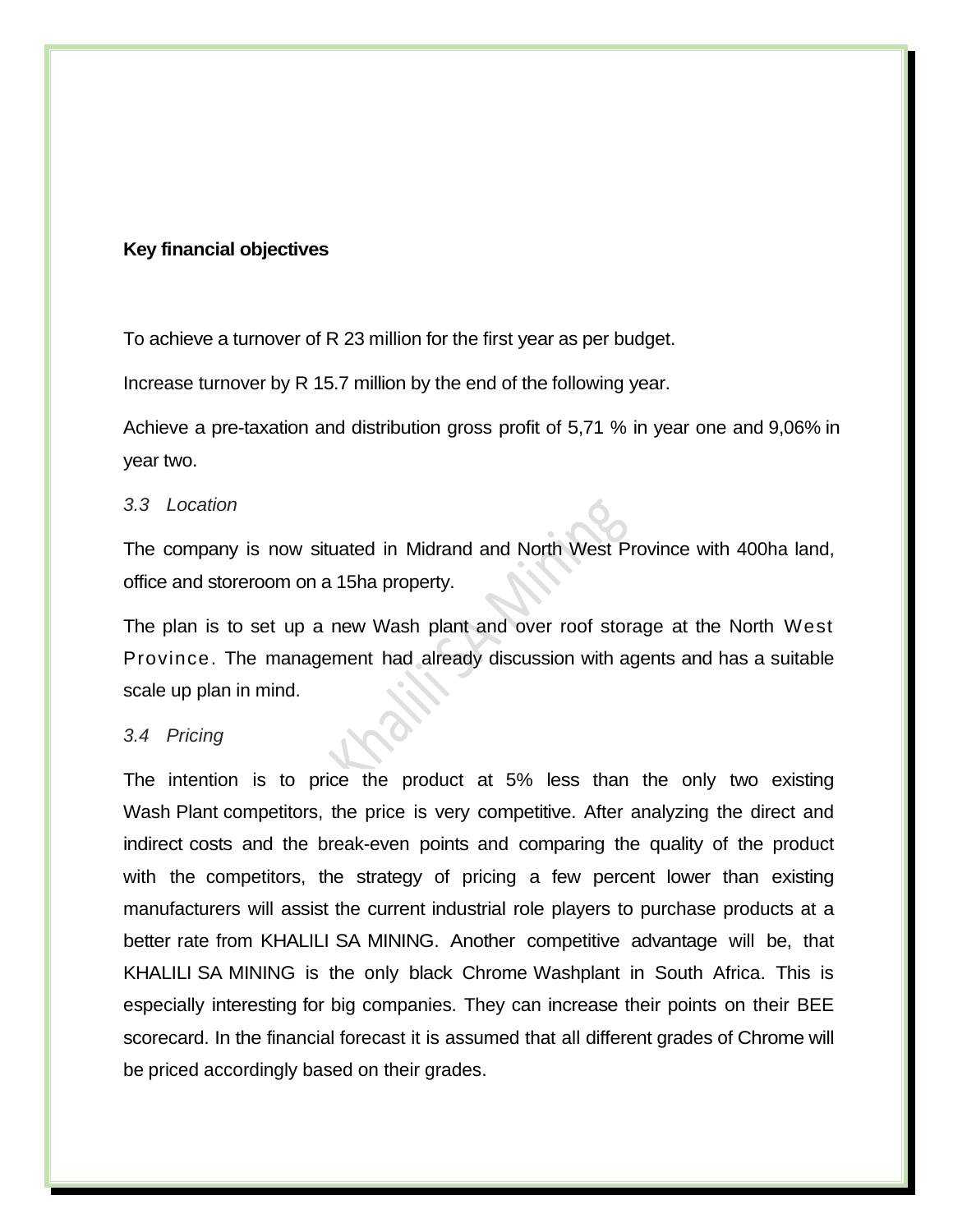#### 4. The Market

#### *4.1 South African Economy*

Per the International Monetary Fund after an uninspiring outturn in 2016, economic activity is projected to pick up the pace in 2017 and 2018, especially in emerging market and developing economies. However, there is a wide dispersion of possible outcomes around the projections, given the uncertainty surrounding the policy stance of the U.S. administration and its global ramifications.

Per IDC the past year has been particularly challenging for the South African economy. Lacklustre performances were recorded by most sectors, with sharply lower output levels reported by both agriculture and mining, and only marginally higher manufacturing production. Improved climatic conditions, particularly useful rainfall in most of the maize producing areas, underpin expectations of significantly higher agricultural output in 2017, notwithstanding the threat posed by the Fall Armyworm outbreak in the northern part of the country. However, weak demand domestically and subdued economic conditions in the significant external markets should continue affecting the manufacturing and mining sectors' performances.

South Africa's economic growth is expected to improve slightly in 2017 but will remain unsatisfactory. Better demand conditions in key external markets and higher commodity prices may underpin a reasonable export performance, but it could be somewhat compromised by the rand's relative strength if sustained. The improved outlook for inflation may justify the end of the interest rate hiking cycle, providing some comfort for households and businesses. Fixed investment is, nevertheless, likely to remain weak due to spare production capacity in most sectors of the economy. The threat of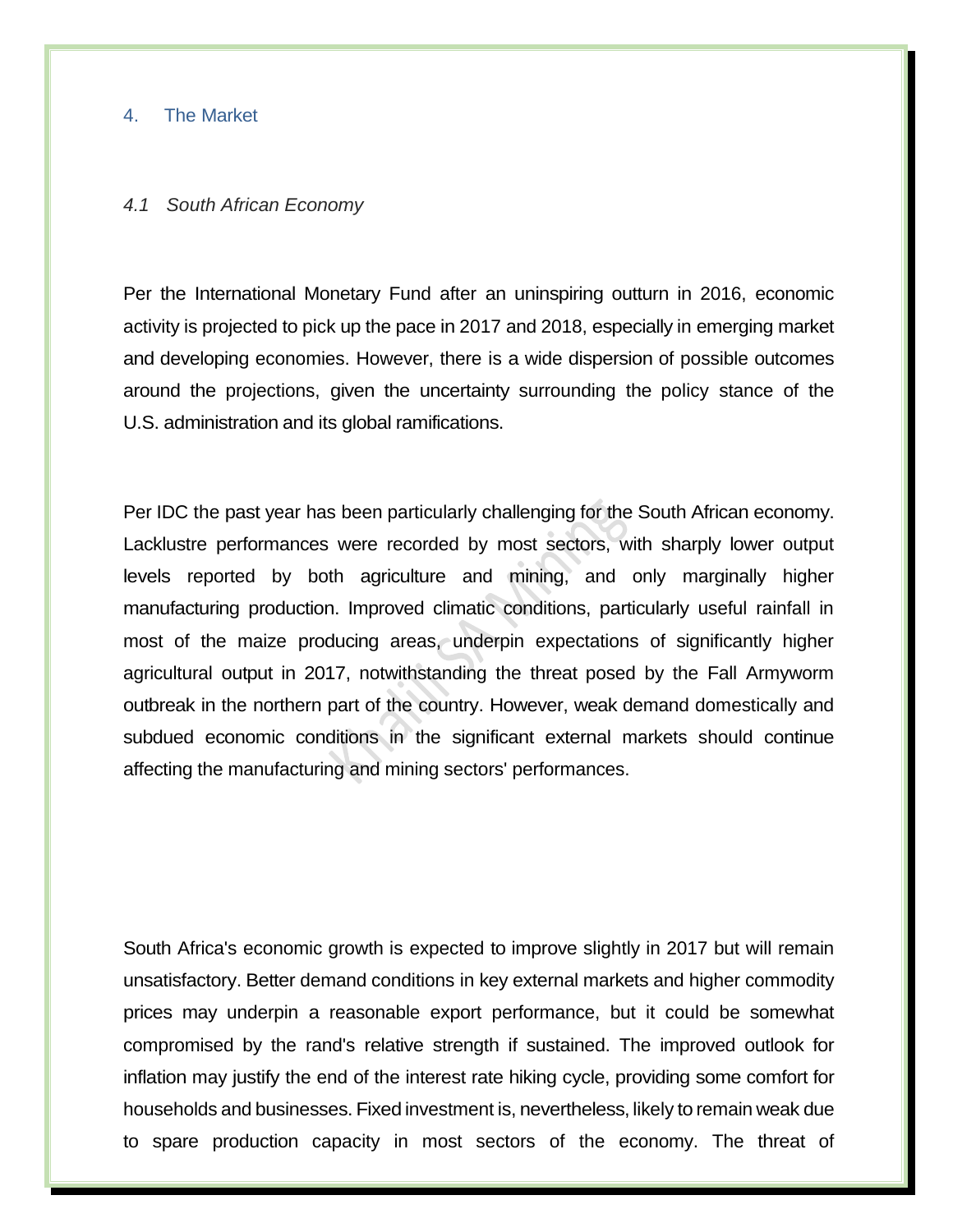downgrades to the sovereign rating still looms large, and political uncertainty will prevail until after the National Elections.

South Africa's gross domestic product (GDP) growth rate was -0,3% in the fourth quarter of 2016. The main contributors to the negative GDP growth rate were the mining and quarrying industry and the manufacturing industry. Mining and quarrying decreased by 11,5% in the fourth quarter. This was primarily the result of lower production in coal, gold and 'other' metal ores (including platinum). Manufacturing decreased by 3,1% mainly because of lower output in the manufacturing of food and beverages, manufacturing of petroleum, chemical products, rubber and plastic products and manufacturing of motor vehicles, parts and accessories and other transport equipment. The agriculture, forestry and fishing industry has been in decline for eight consecutive quarters. The most significant positive contributors were the trade, catering and accommodation industry and finance, real estate and business services, which increased by 2,1% and 1,6% respectively, and each contributed 0,3 of a percentage point to GDP growth.

The new African consumer is a force to contend with and represents an opportunity no company can afford to ignore. Since 2000, consumer spending in Sub-Saharan Africa has grown at a steady four percent per year, reaching nearly \$600 billion in 2010. The market is expected to be worth \$1 trillion by 2020. While mineral resources will undoubtedly continue to be important, the most significant contributors to growth are changing, with less reliance on exports and more reliance on domestic demand (consumer spending and imports). Despite current low per capita incomes in Africa, GDP (%)  $1.3$  $0.3$  $0.8$ 1.6  $2.2$  $2.5$ average income is growing, giving rise to an emerging middle class that will become  $0.3$  $0.5$  $0.8$  $0.9$ more demanding as income levels and spending increase. 4.9  $4.0$ Fixed Investment (%)  $2.5$  $-3.0$  $0.6$  $4.2$  $4.7$  $4.1$  $2.6$  $5.0$  $5.1$ 5.6 5.9 Exports (%) 5.3 5.3  $-0.7$  $5.1$  $5.0$ 6.7 5.8 Imports (%) 5.8 Balance: **Macroeconomic Forecast (South Africa 2015-2021:** 4.1  $-4.1$  $5.3$  $5.3$ Prime Overdraft Rate (year-end: %) 9.75 10.50 10.75 10.75 10.75 10.75 10.75

12.76

14.70

13.84

12.48

11.49

 $12.15$ 

12.35 Source: Invested

USD/ZAR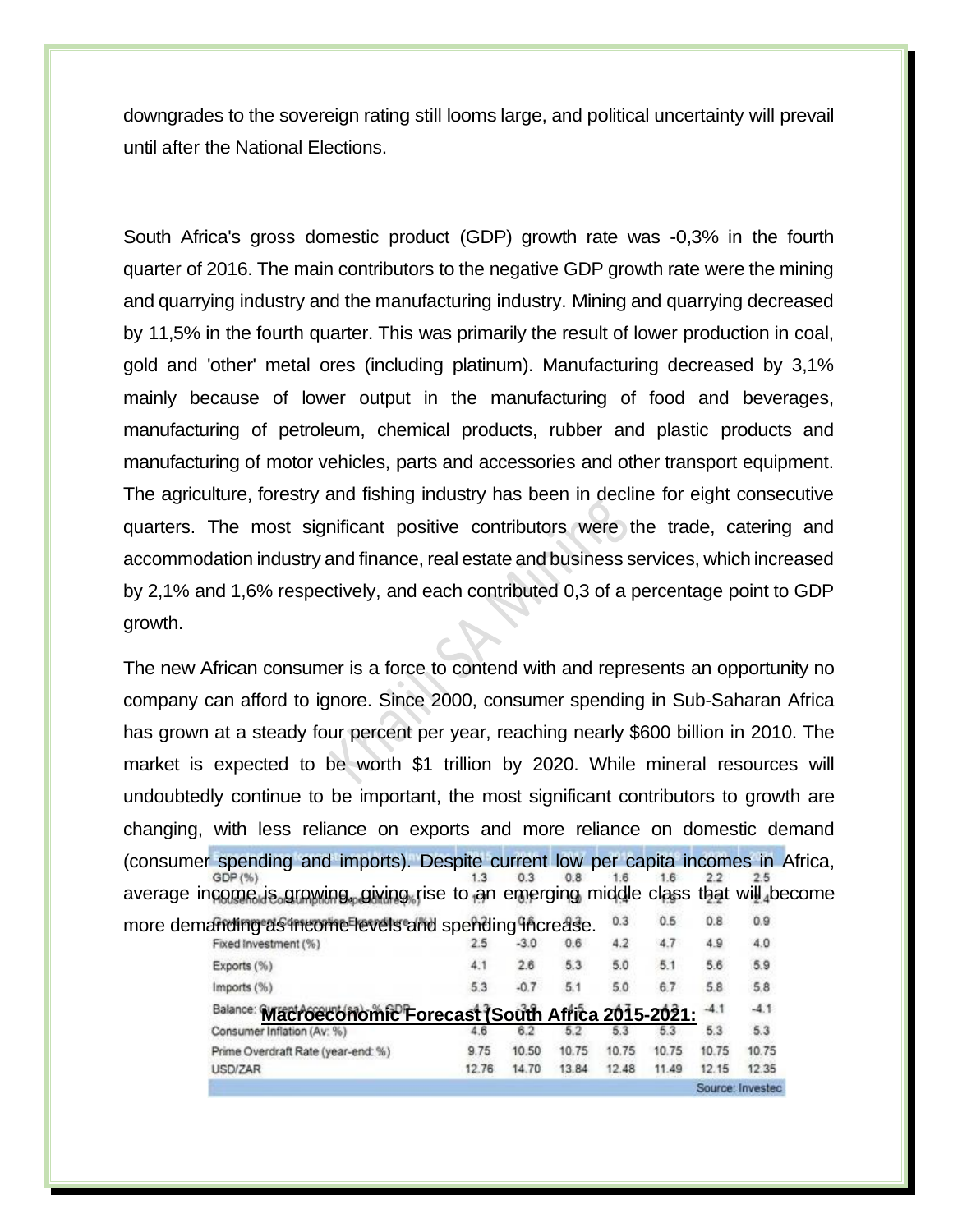Africa is a diverse continent, with an estimated 1,500 languages grouped into six linguistic families. In 2015, sub-Saharan Africa (SSA) was populated by more than 856 million consumers. The region will have more than 1.3 billion consumers by 2030. The most populous country in SSA is Nigeria, with a population of 151 million, while the smallest, Seychelles, has just 100,000 people.

While the global economy is predicted to grow by two percent to three percent between 2016 and 2020, SSA is poised to increase by five percent to six percent, making it one of the world's fastest-growing regions. Consumer expenditure in SSA is expected to reach nearly \$1 trillion by 2020. Consumer spending in South Africa and Nigeria accounts for 51 percent of SSA's total spending.

While most consumers in Sub-Saharan Africa fall into the lower income segments who value affordability, increasing urbanization, gradually improving means of livelihood, growing availability of products, services and communication infrastructure suggests that many of these low and mid-income consumers are poised to create a burgeoning demand for a variety of new and existing products.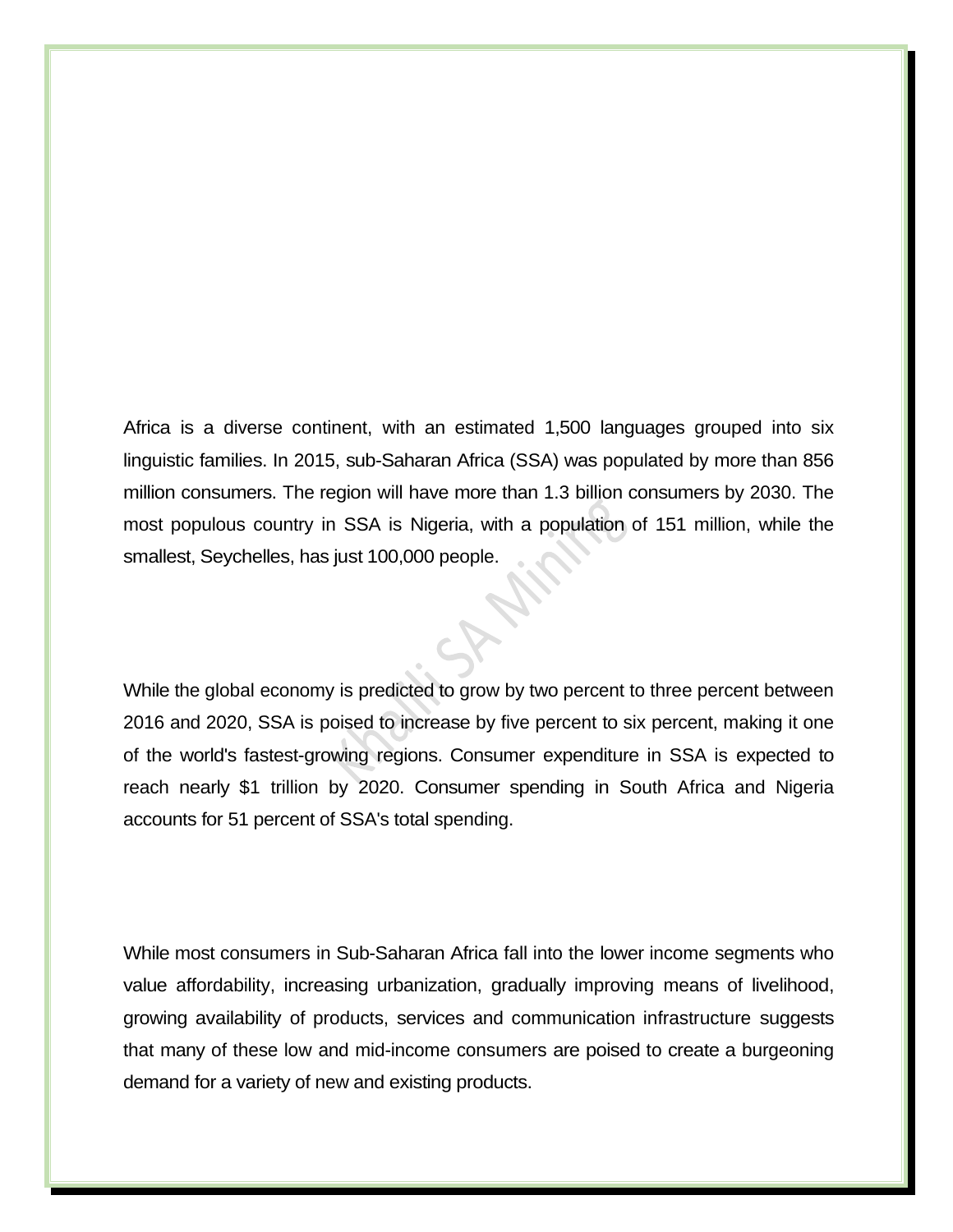According to BMI Research5, growth is expected to rebound slightly in 2017, after a sharp slowdown in 2016. Elevated unemployment and sluggish credit growth will weigh on private consumption, while continued fiscal consolidation limits government spending. High policy uncertainty and a weak operating environment will act as a continued headwind to investment.

BMI believes that the South African Reserve Bank (SARB) will keep the policy rate on hold at 7.00% through end-2017. With inflation poised to come within the upper bound of the target band sustainably by mid-2017, and growth sluggish, our Company believe the hiking cycle is mostly passed.

South Africa's fiscal deficit is expected to be narrow, though at a slower pace than anticipated by the government. Weak economic growth will act as a headwind to fiscal revenues. In the aftermath of a poor showing by the ruling African National Congress (ANC), the risk of a turn toward more populist policy measures or severe party infighting remains elevated. BMI has revised its forecast for the rand, after a stronger than anticipated performance through mid-2016. It is now predicted that the currency will average ZAR15.00/USD in 2017.

While the electricity situation has stabilised in the short term, in line with reduced demand driven by the economic slowdown, it is unclear how severe the electricity situation will be over the next few years as the current operational stability masks unresolved structural failures. In a worst-case scenario where the national grid collapses, BMI would significantly revise down its growth forecast.

A downgrade to South Africa's long-term currency rating would have significant knockon effects, including promoting a sharp currency sell-off, increasing imported inflation, undermining business confidence, increasing government and private firms borrowing costs.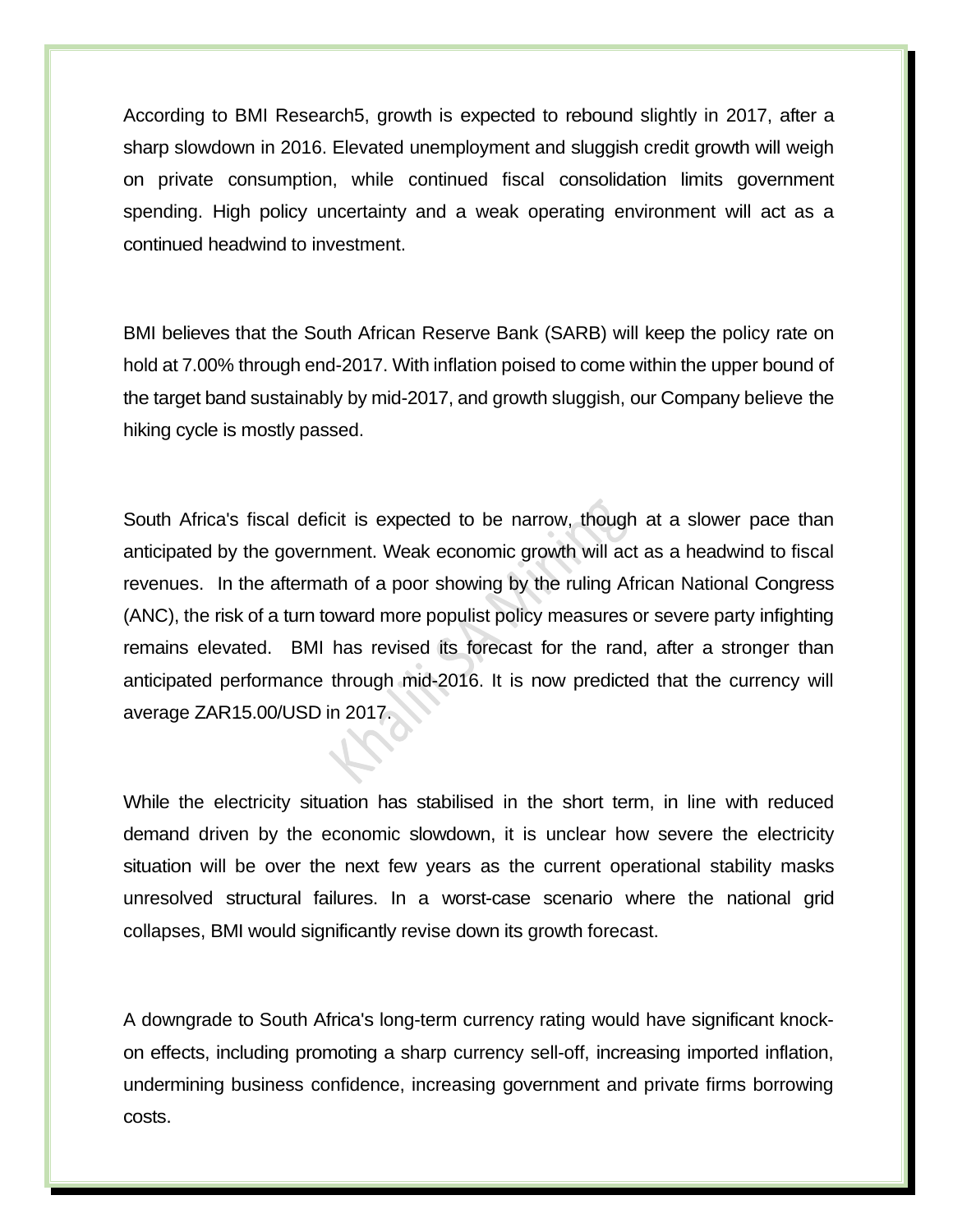South Africa performs well overall on our Trade and Investment Risk Index, placing only behind Mauritius as a regional outperformer. South Africa's economy and business confidence levels experienced a rough 2016. Fortunately, these factors have not changed the country's core and most important fundamental characteristics that have contributed to this score.

Economic growth is projected to rebound in 2017 and strengthen further in 2018, driven by household consumption and investment. The improvement in electricity production removes bottlenecks and should boost confidence and therefore an investment if political uncertainties dissipate.

Rising production costs, together with the earlier Rand appreciation should weigh on exports. 3rd the macroeconomic situation is still tricky as growth is weak and inflation is above the central bank's target. Falling inflation will create scope to ease monetary policy; however, the scope for reducing may be limited in the short term as the persistent drought is driving up food prices.

Lifting barriers to competition and favoring the development of SMEs could boost productivity, employment and living standards. Unless the growth accelerates, unemployment and inequality will remain very high.

At 27%, the unemployment rate is weighing on household consumption and driving up inequalities. Increasing the efficiency of public spending to boost growth Inflation will peak by the end of 2016 before declining slowly in 2017. Ongoing food price inflation and its knock-on effects on manufactured food prices are pushing up inflation, despite lower than expected increases in administered prices.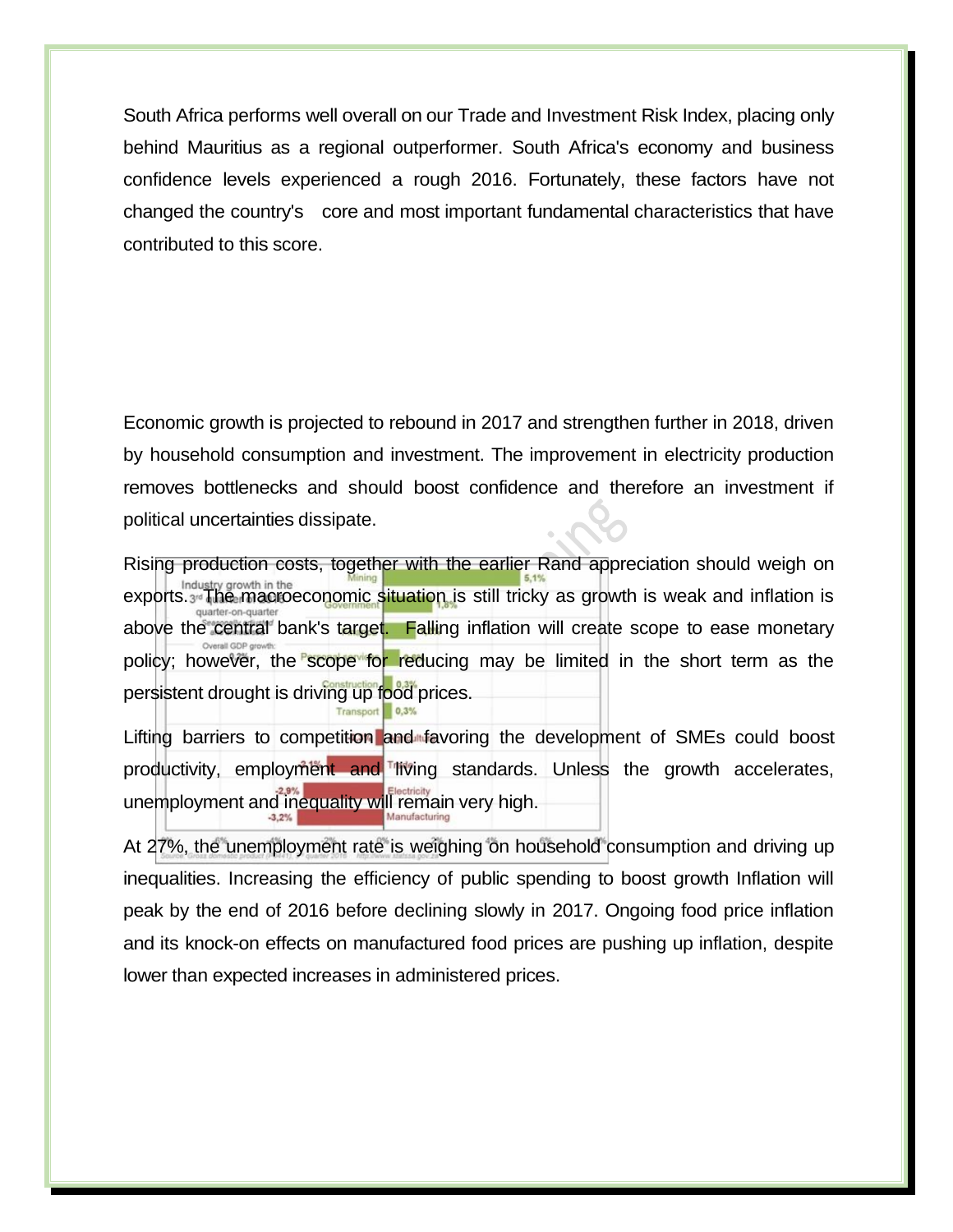#### *4.2 Mining Industry in South Africa*

South Africa's mining industry – which forms companies ranging from small, informal operators to major international mining groups with large yearly turnovers – is running in a difficult business environment. Although 2020 started with a lot of promise, the year proved to be a tough one for most mining companies. Companies that started the year with strong order books and recovering margins for the first time in five years found that the lack of recovery in the economy and low national infrastructure spend in South Africa, coupled with overcapacity in the mining market and low margins, meant that by 2021, companies were describing the mining industry as "challenging". Currently, the situation is such that order books are depressed and major mining companies are cutting jobs, with four of the large mining companies have reduced their workforces by more than 20,000 in the past two years.

The government, traditionally a key source of demand for the services of the mining industry, is awarding fewer large-scale civil engineering and mining contracts. A substantial portion of infrastructure investment is being directed towards equipment, such as locomotives, rather than civil mining. While government's National Development Plan (NDP) and its continued commitment to public infrastructure investment are promising signals for future growth in the industry, with one company describing the NDP as being able to "drive a multiplier effect down to our industry",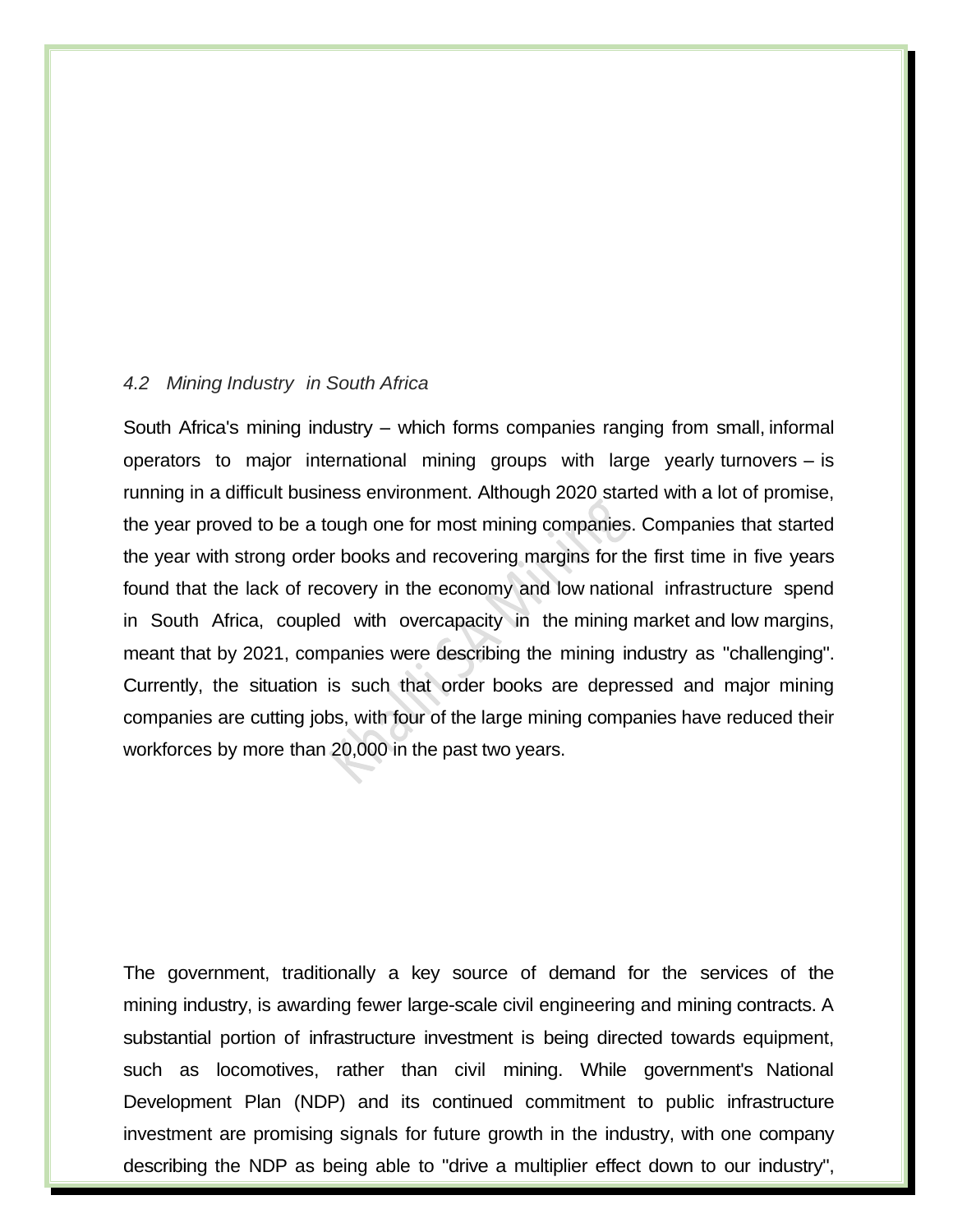companies in the sector have noted that, despite pockets of activity, there are "no big public-sector projects coming to the market".

Meanwhile, the mining industry, another traditional source of mining demand, has faced a plunge in commodity prices that has resulted in sharp spending cuts on mine development and expansion projects. In South Africa, some mining projects have been cancelled, and mining customers have placed pressure on contractors to reduce rates, adversely affecting margins.

Mining major Group Five has noted that key factors affecting the mining business environment include:

Consumption-driven economic activity, supporting retail, residential real estate, and other consumer-related sectors;

A weak Rand;

A rising inflationary outlook, driven by increasing energy prices, import inflation and wage settlements;

Power outages and uncertainties surrounding the ability of State-owned power utility Eskom to meet the electricity demands of the country;

Continued labor unrest in many sectors; and

The downgrading of South Africa's sovereign credit rating to one notch above junk bond status, with the highly likely downgrade of SA's credit rating to junk status in December 2016.

Meanwhile, consulting firm PwC has indicated that common risks identified by mining companies include risks to the growth and expansion of the industry, industrial unrest, loss of key skills and expertise, health, safety and environmental sustainability, project execution, transformation, tender risks, and credit risk management, as well as compliance with laws and regulations. In addition, the mining industry also remains under pressure from the public and regulators to significantly improve its safety performance, with challenges prevailing across the industry. There is also the added risk of noncompliance with the Mining Charter, concerns regarding the retention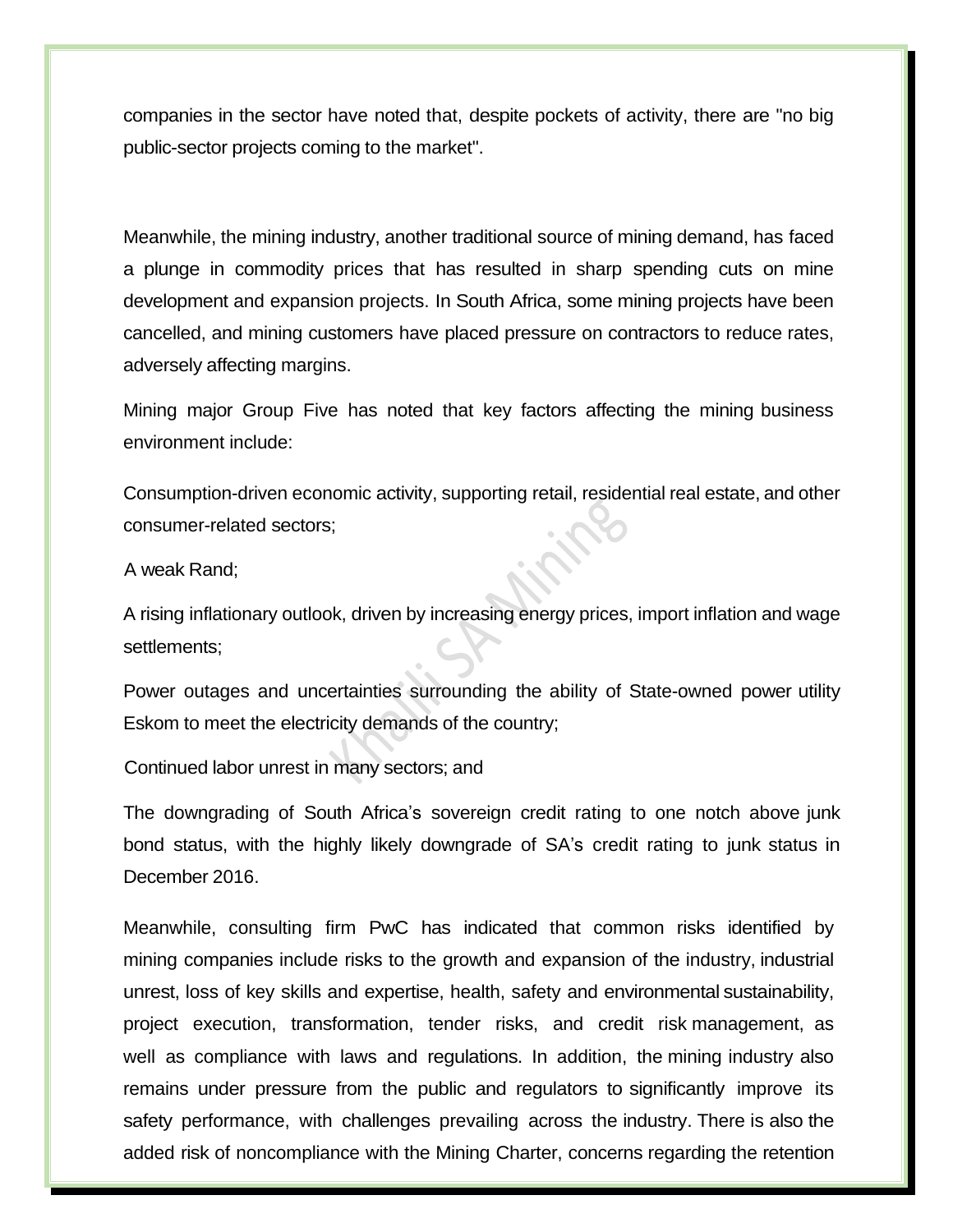of talent and skills shortages.

With 2014 property sector having recorded 26% in returns of which 15% of the total return is attributed to traditional property returns i.e. 7% plus growth in income of 8%. Despite the tough conditions SA listed companies managed to deliver good returns. In 2015 the sector's performance is expected to have similar influence. Durban has proven to be a magnet for the property, with the decrease in office space with many buildings earmarked for residential conversions. There are said to be 45530 properties in Durban currently on the market.

#### *4.3 Target Market*

The Coal ROM will be offered to wholesalers for the domestic market. Export will be controlled by internal sales staff.

#### *4.4 Competitors*

In South Africa, there are currently only two wash plants, Lonmil, Sibanye,some raw Coal ROM is exported to China some are exported to European and Asian Countries.

#### *4.5 Competitive advantage*

The company will as part of its continuous market research; employ the following strategies to combat competitive pressures:

- Who are the competitors, what will they offer and what is their unique selling point (USP)? This will identify the areas the team needs to compete in and provide an opportunity for differentiating.
- Establishing what matters to the customers and revising the marketing strategy accordingly.
- It's essential to offer customers good reasons to use the company's products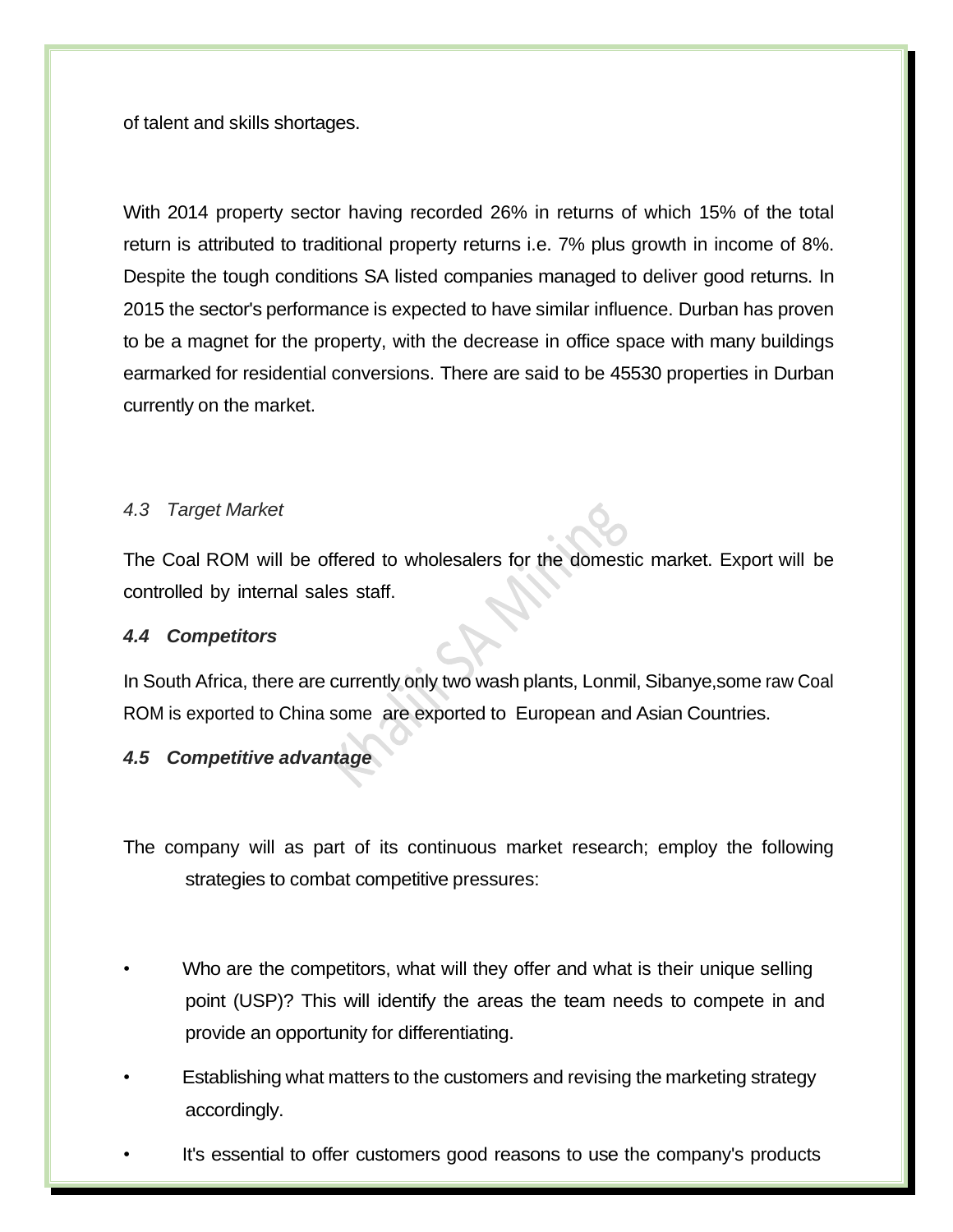and services rather than an opponents' offering. The USP will meet the expectations of the customers, and it will be communicated.

- Continuously update the image with the design of the business cards, stationery, and the website and email correspondence to reflect the USP.
- The company will provide better customer service by being more responsive to their needs and expectations.
- Selling into a more significant number of markets can increase the customer base and spread the risk.
- The company will keep up with developments in the sector, following consumer and industry trends, invest in new technology and - crucially - have a clear idea of where the company will be in one, three and five years' time.
- Letter of intents are secured from different hardware stores.

#### 5. SWOT Analysis

#### *5.1 Strength*

These are positive, internal factors that affect how your business performs. Although they may be difficult to change, they should be within management's control:

- Strong, established relationships with suppliers, advisors, and customers. Having local knowledge of the target markets' behavioral trends and requirements.
- Industry and cultural insight based on practical experience.
- Complacent competitors will give KHALILI SA MINING the advantage of gaining market share.
- A clear vision of the market need.
- Lower operating costs and more control over the business through owner operated company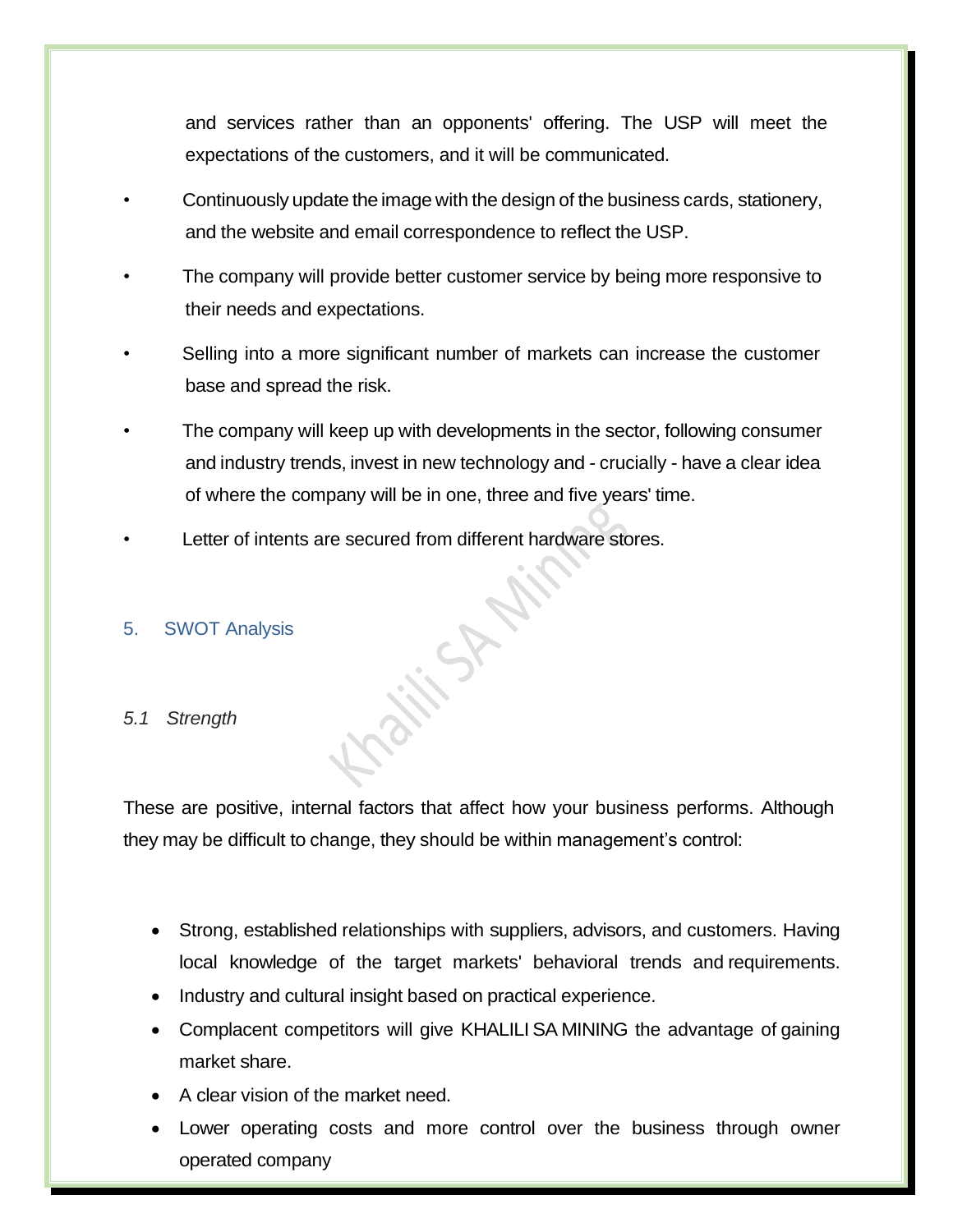- Strong, established relationships with suppliers, buyers, and industry stakeholders.
- Having local knowledge of the target markets' behavioural trends and requirements.
- Ability to implement sound quality control procedures and internal management procedures and risk mitigation policies.
- Pricing strategy is a competitive advantage.
- A limited number of competitors currently targeting the market.
- High BEE level.

#### *5.2 Weakness*

These are negative, internal factors that affect how the business performs. Although they may be difficult to change, they should be within management's control:

Timescales, deadlines and pressures, the reliability of data, predictability and planning.

New staff to train for operations.

Rapid growth may present operational challenges, like growing too fast too quickly. Lack of current national footprint.

Lack of an adequate sales representation across South Africa and Africa.

The need for substantial external funding, thereby increasing the company's debt and risk.

#### *5.3 Opportunities*

These are external factors that could positively affect the business. They may be mostly out of management's control, but can be leveraged:

- Growing market
- Big chances to export to other African countries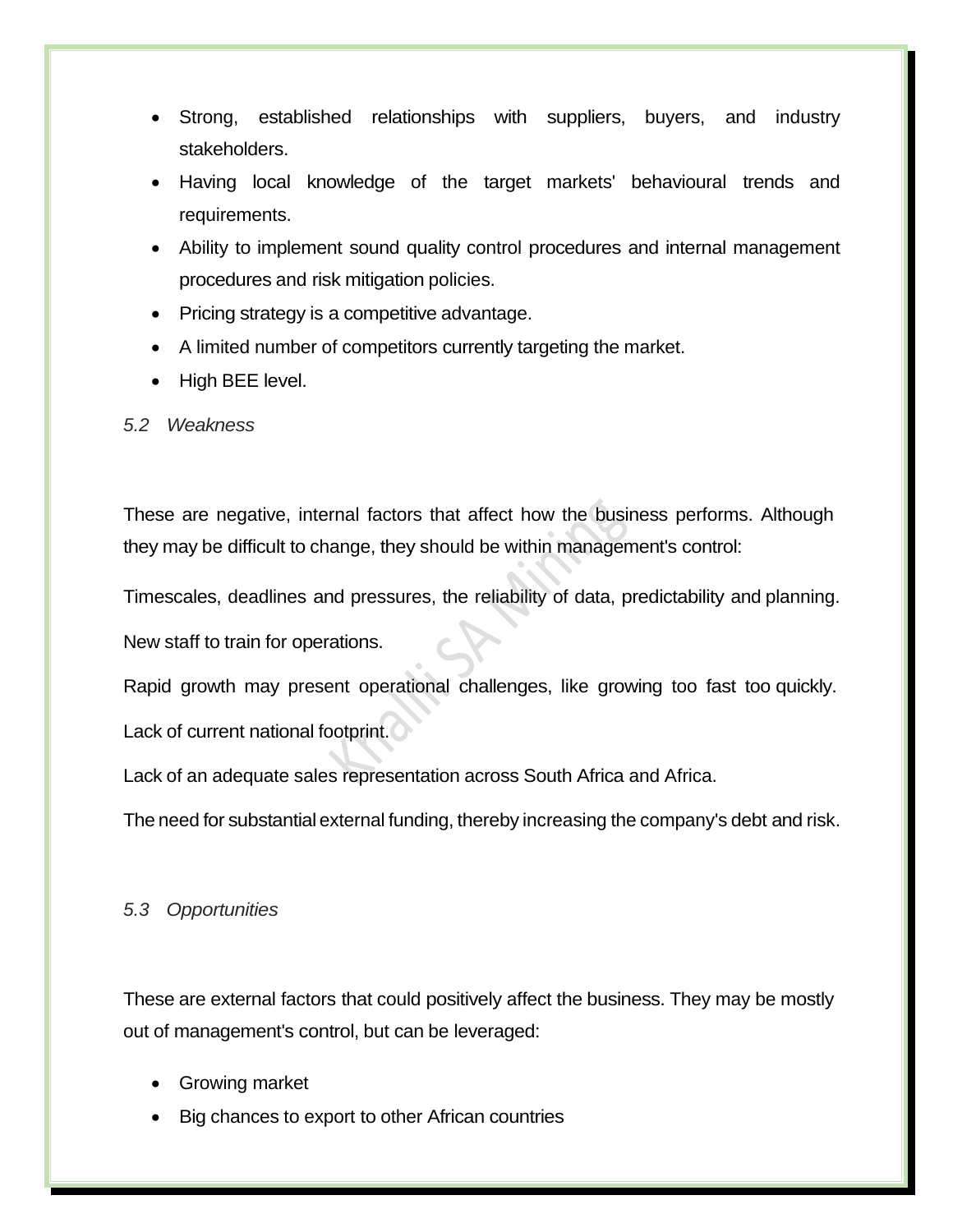#### *5.4 Threats*

These are external factors that could negatively affect the business. They may be mostly out of management's control, but can be managed by creating a contingency plan to minimize the damage:

- local and international economy
- political effects
- legislative effects
- Competition from multi-nationals with greater financing or resources in the market.
- Falling margins as competition increases; possible price pressure due to the competition willing to reduce their gross profit margins.
- Challenges that prevents South Africa from remaining competitive that includes factors such as high overhead costs, skills shortages, poor labour relations, political- and economic unrest.
- 6. Sales & Marketing Strategy

#### *6.1 Sales & Operations*

The management will explore new and innovative ways to increase online exposure by advertising on partner websites, search engines, business directories and online newsletters. The company will use some relationships to promote the business. Through participation in the Chambers of Commerce and other relevant business associations, the company will contact key stakeholders across various industries. Participating in regional and provincial Chambers of Commerce will also help the company to get increased exposure. In every method of communication, the company will continuously reinforce its competitive advantage as depicted earlier in this business plan.

The company's product and service portfolio are carefully positioned. The key message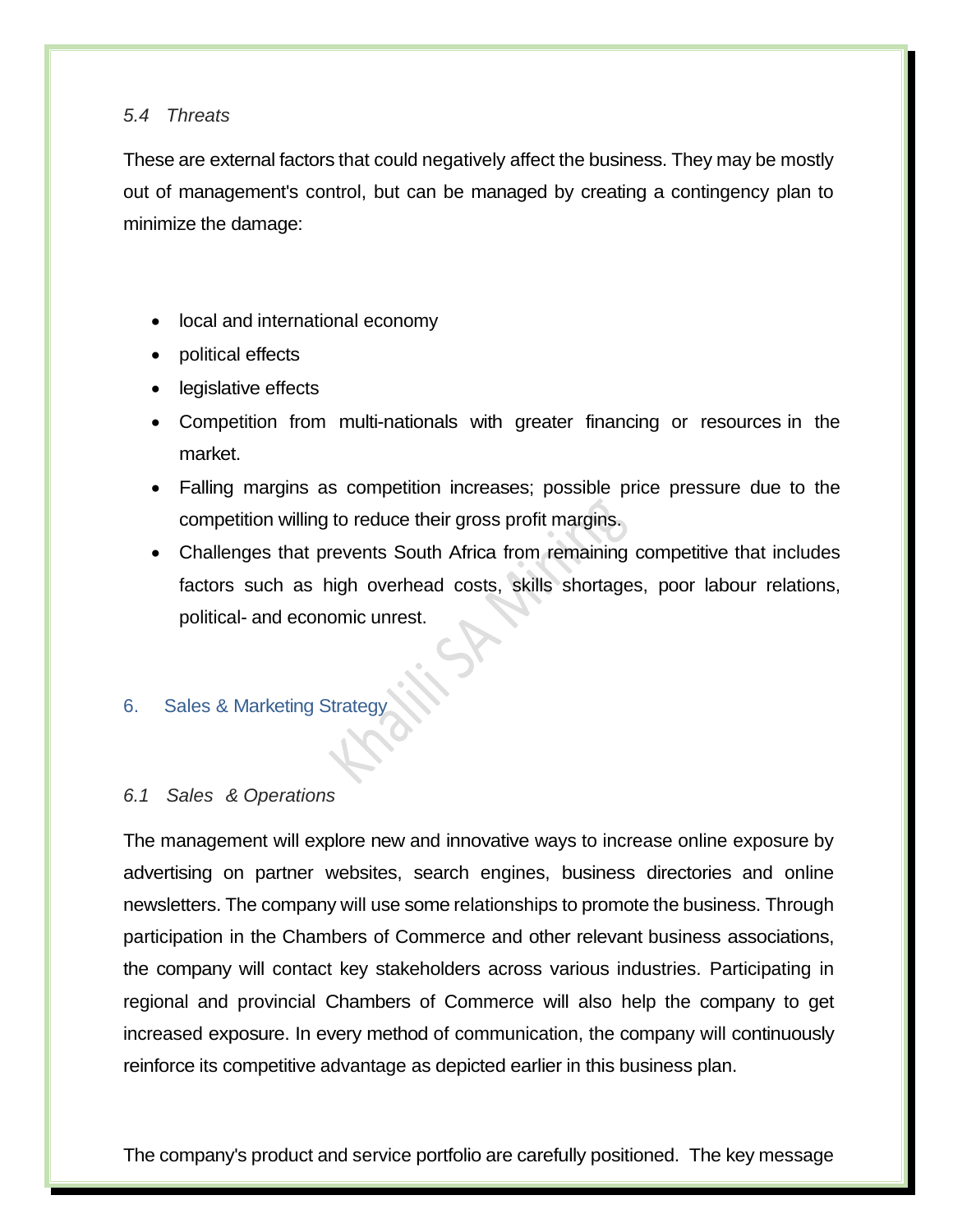that the company wishes to convey to its target market is that as a company, it is focused on understanding its customers' unique needs and meeting those needs through setting the correct expectations. Systems are critical to being able to provide such a product and service and attract ongoing clientele. The staff needs to be accustomed to these systems and receive continuous training. This means that the entire process will be managed more efficiently, and more consistent results will be produced.

The expected monthly turnover for the first year will be R 16 million, the cost of sales is expected to be R 3 million, the operating expenses are R 13 million.

#### *6.2 Marketing Plan*

The marketing materials are used to promote the business to current and prospective customers. Among others, they include the website, print brochures, business cards, and catalogues.

The promotions are one of the most important sections of the marketing plan and about the details how to reach new customers. There are numerous promotional tactics, such as ads, trade show marketing, press releases, online advertising, and event marketing to be chosen from.

These days most customer will search online to find and review new products and services to purchase. As such, having the right online marketing strategy can help to secure new customers and gain competitive advantage.

The four key components to your online marketing strategy are as follows:

1. Keyword Strategy: identify what keywords are relevant to optimize your website for.

2. Search Engine Optimization Strategy: document updates to make the website shows up more prominently for the top keywords.

3. Paid Online Advertising Strategy: LinkedIn, Google and Facebook adverts.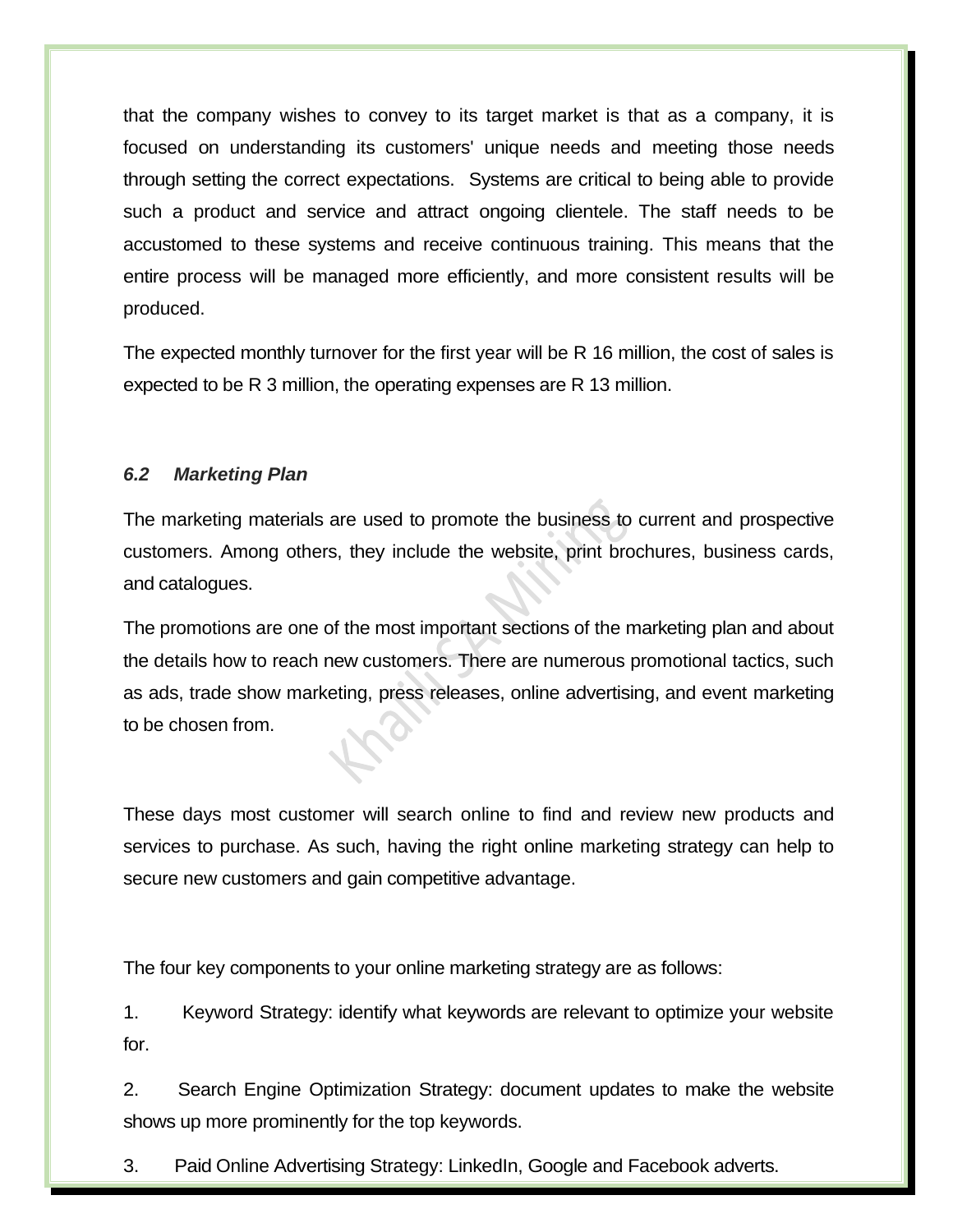4. Social Media Strategy: document how to use social media websites to attract customers.

#### *6.3 Marketing Programs*

The companys strategy will be successfully implemented through leveraging its key stakeholder relationships and strategic alliances to penetrate the target market. The company will be able to build a compelling marketing programme with the aim of establishing a trustworthy and customer-oriented brand. It will achieve this by drawing on its knowledge of the 'Ideal Customer' profile, its local presence and product knowledge. The KHALILI SA MINING will employ the following strategies to gain both market share and a competitive advantage:

Use social media channels like Facebook, Twitter, Instagram and LinkedIn, conventional advertising channels, public relations initiatives, targeted, periodic marketing programmes, and information about business and industry developments to create a word-of-mouth 'buzz.

Advertise in local media, online directories and publications. Ensure that all marketing programmes are strictly monitored to determine the return on marketing, investment, average marketing spend, market research and other cost-benefit measures.

Keep up-to-date with the customer needs, habits and general consumer behaviour with the aim of developing new offerings and value-added services. Understand the target market and ensure that the correct product and service mix is available to meet their needs.

Periodically review the company's pricing strategy with a strong focus on the reduction of variable costs.

Implement a formal accounting-, quality control and customer relationship management system.

Conduct customer surveys to ensure an accurate understand the 'true needs', changing behaviours and criticism/feedback from the customers.

**The company's marketing- and sales programmes will include, but will not be**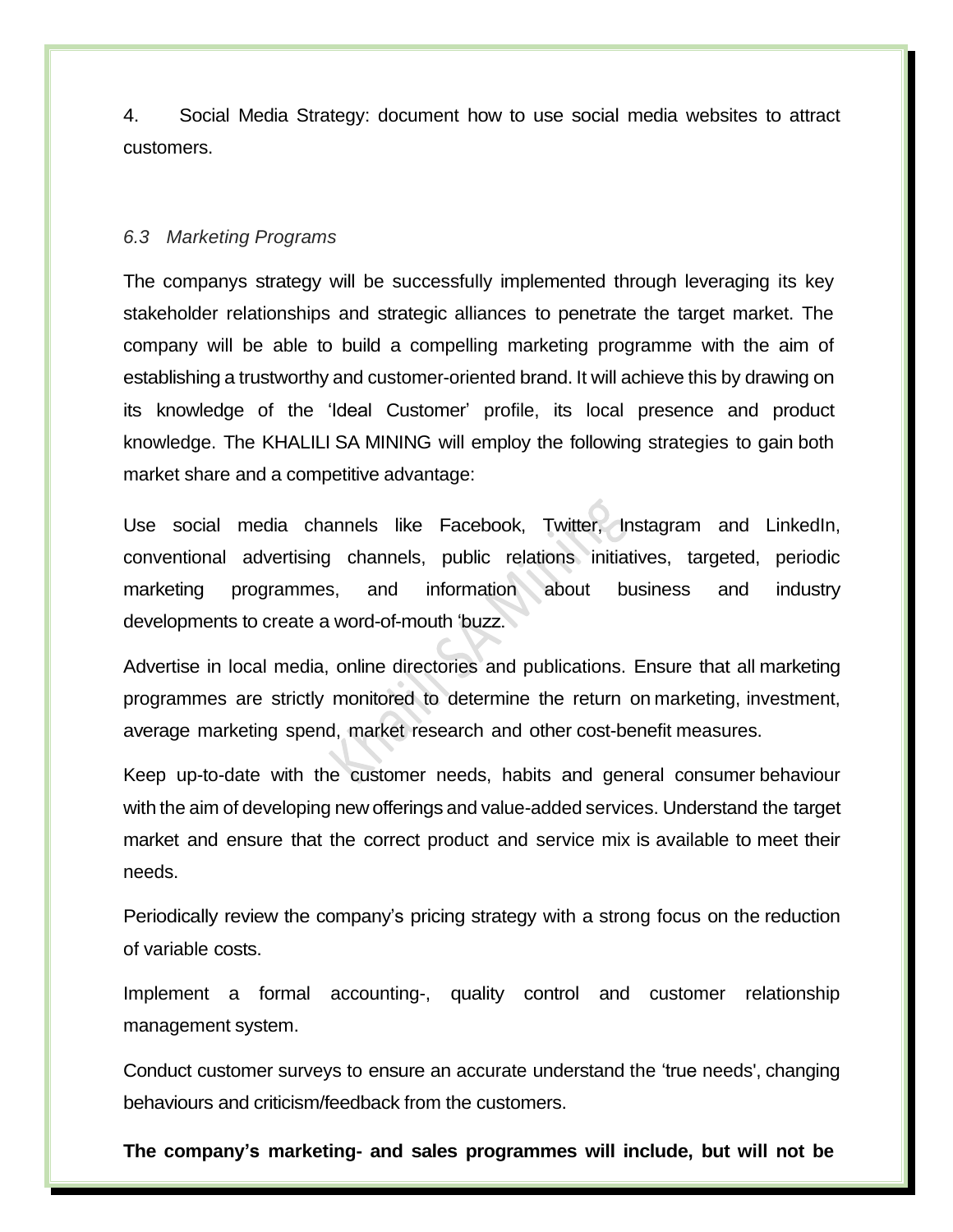#### **limited to:**

Contacting and article submissions to newspapers, magazines, trade publications and house publications of large companies on industry issues to provide them with new and fresh content through the featuring of regional information, industry information, product/service information, etc. Such published articles may then be included in the pre-defined communications to provide third-party endorsements and boost credibility. Contact information and call-to-action links will then ensure that such enquirers' contact details are captured for inclusion in the sales campaigns.

The featuring of client's testimonial display page on the website and in the other advertising mediums to showcase customer experiences and provide third-party endorsements for the products and services.

Selective advertisements placed in magazines, industry publications and industry portals will offer incentives requiring a call to action that will drive traffic either telephonically, to the website or even simply to contact details capturing form.

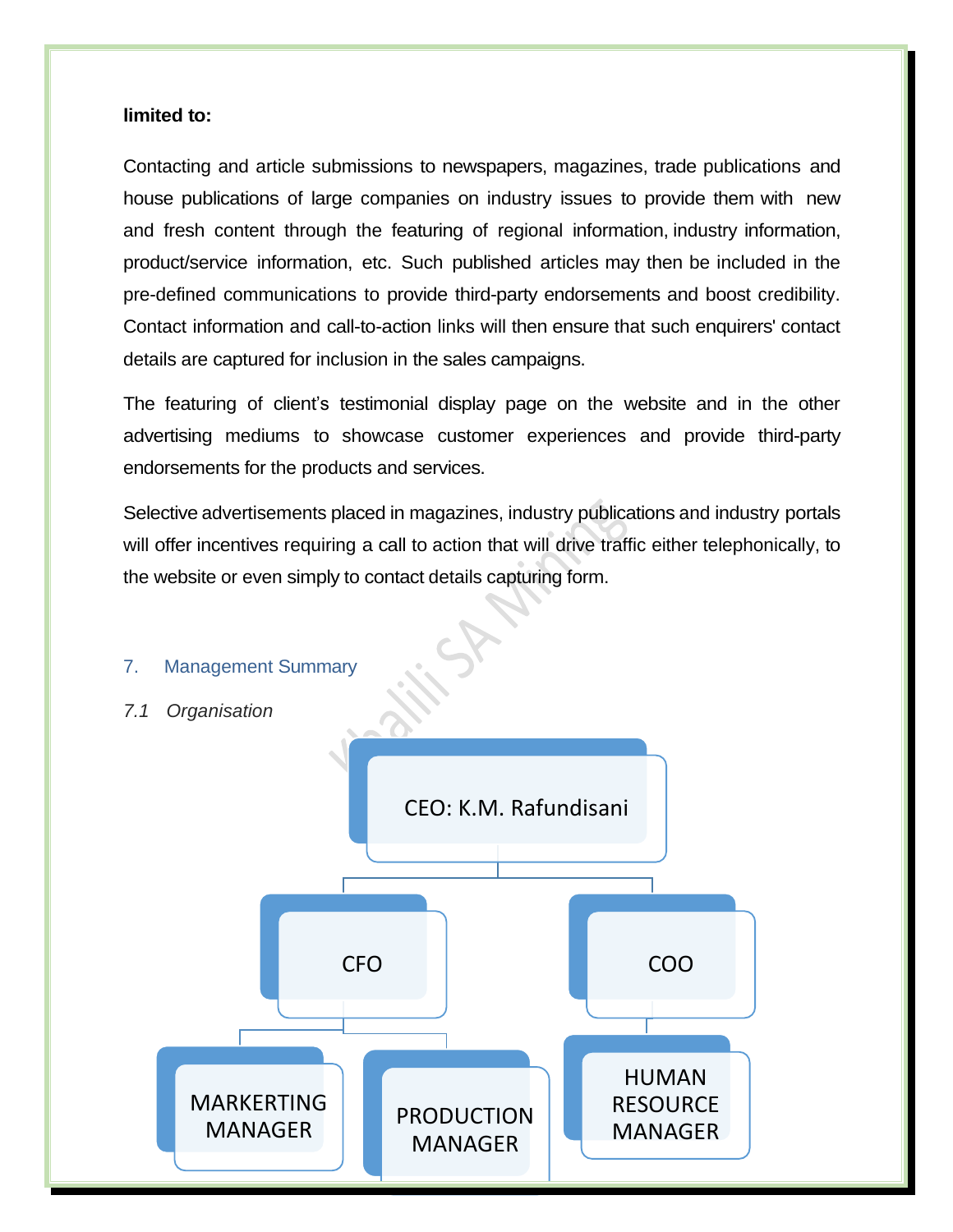#### **Other Sub-departments**

HR & Accounting

**Department** 

**Debtors** 

**Creditors** 

**Training** 

Recruitment

**Office** 

Compensation & Benefits

8. Financial Projections

*8.1 Financial Assumptions*

KHALILI SA MINING 's funding requirement is determined by the need for equipment, building the plan, purchasing some vehicles, software and SABS approval and some working capital.

**Afiring** 

KHALILI SA MINING assumes that the terms of the loan will be treated as a line of credit or overdraft and the credit line will be available to ensure a positive cash balance throughout the loan period. The prime lending rate since February 2017 amounts to 10.50%. It is expected that debt is currently priced at 6-9% above prime lending rate, equating to a range of 13-16% at the time of writing, and is typically repaid through periodic, monthly capital- and interest repayments.